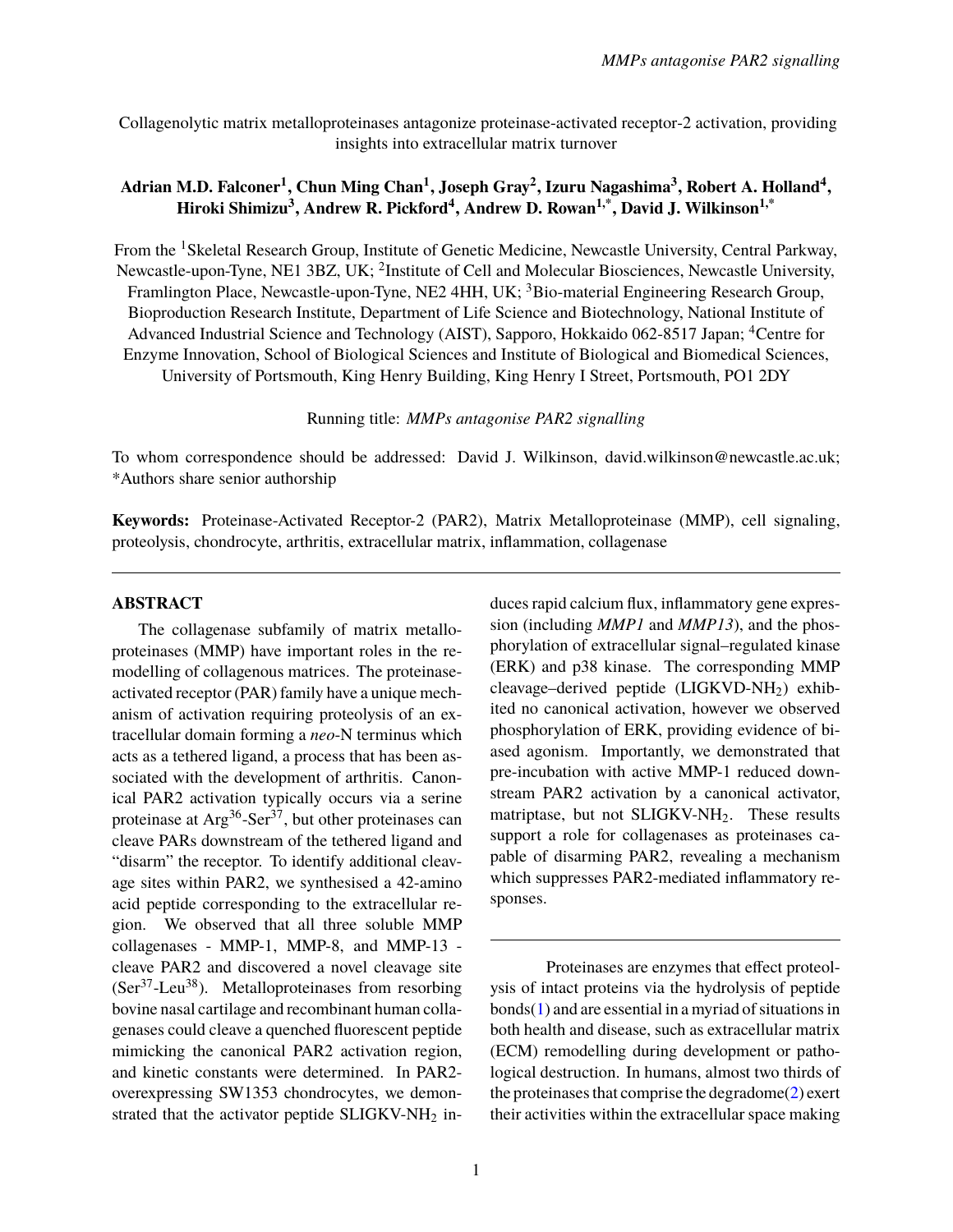them prime candidates in events that entail remodelling and/or degradation of the ECM. These can be sub-divided into metallo- and serine proteinases, and in this context these proteinases have until recently been viewed as mediating the proteolytic degradation of ECM components as occurs for example in tumour invasion or arthritis. However, it is now clear that proteinases also perform precise and specific functions in both homeostasis and disease. The cleavage of triple helical collagens such as type II collagen (the major structural component present in cartilage) by the soluble collagenase subset of matrix metalloproteinases (MMP-1, MMP-8 and MMP-13) represents an example of highly specific proteolysis whereby only a single peptide bond is cleavable under normal physiological conditions $(3)$ . This initial cleavage then leads to collagen denaturation, concomitant with increased susceptibility to other less specific proteinases and disassembly of the collagen network which is a requirement as cartilage is remodelled into bone during development, but also occurs during cartilage breakdown in degenerative scenarios such as rheumatoid arthritis (RA) and osteoarthritis (OA).

Proteinase activated receptors (PARs) represent one mechanism by which proteinases can delicately regulate cellular responses and are likely to be involved in many disease processes. The importance of PAR2 in the pathogenesis of both inflammatory arthritis and OA has recently emerged, and PAR2 deficiency provides protection in experimental arthritis models $(4-9)$  $(4-9)$ . We have demonstrated that an activator of PAR2, matriptase, induces cartilage destruction in a PAR2- and metalloproteinasedependent manner $(10, 11)$  $(10, 11)$  $(10, 11)$  and that a related serine proteinase, hepsin, can also activate PAR2 albeit in a markedly less efficient manner $(12)$ . Indeed, in complex disease environments (such as arthritis) multiple proteinases could be present to act on PAR2 making our understanding of how PAR2 is activated and regulated important (reviewed in [\(13\)](#page-7-8)).

PAR2 exhibits receptor plasticity with biased signalling: different proteinases eliciting different downstream responses following cleavage of the extracellular domain which may be of particular importance in modulating inflammatory responses (see  $(14, 15)$  $(14, 15)$  $(14, 15)$ ). Here, we investigated the effect of collagenolytic MMPs, known to be expressed during ECM remodelling events $(16)$ , on PAR2. We identified novel cleavages by MMP-1, -8 and -13 and a primary cleavage site common to all was identified. Collagenase cleavage resulted in antagonism of PAR2 activation, suggesting an important negative feedback mechanism whereby canonical PAR2 activation induces MMP expression whilst MMP activity can subsequently antagonise PAR2.

## **RESULTS**

*MMP Collagenases cleave the PAR2 extracellular domain —* To determine which collagenolytic MMPs can cleave the extracellular PAR2 sequence, we synthesised a 42-amino acid peptide, corresponding to the N-terminal extracellular region of PAR2 (PAR2 $31-72$  peptide) where previous PAR2 cleavage sites have been identified[\(17–](#page-8-2) [19\)](#page-8-3) (Fig. [1A](#page-12-0)). After confirming the peptide was cleaved by known PAR2-cleaving proteinases (Fig. [1B](#page-12-0)) the peptide was incubated with APMA-activated MMP-1, MMP-8 and MMP-13. Silver-stained SDS-PAGE gels of the digested products demonstrated that all three collagenases were capable of cleaving this sequence in a dose-dependent manner (Fig. [1C](#page-12-0)). Cleavage was subsequently confirmed by reverse phase HPLC (Fig. [2A](#page-13-0)-C), and peaks were collected and subjected to electrospray MS. Exact mass identifications revealed cleavage sites for each collagenase (Fig. [2D](#page-13-0)), but interestingly, time course experiments identified a primary cleavage common to all, following  $\text{Ser}^{37}$  (Fig. [3\)](#page-14-0). This novel site is adjacent to the canonical cleavage site described for trypsin-like serine proteinases, Arg<sup>36</sup>.

*Collagenases cleave a PAR2 synthetic peptide substrate —* To further explore and determine kinetic constants for collagenase cleavage of PAR2, a quenched fluorescent peptide mimic of PAR2 was employed  $(2-Abz-SKGRSLIG-Y(NO<sub>2</sub>))$ . To demonstrate cleavage by native MMPs, the peptide was incubated with conditioned medium from 14 day IL-1+OSM-stimulated bovine nasal cartilage, a well-established model of proteinase-driven cartilage breakdown[\(10,](#page-7-5) [20,](#page-8-4) [21\)](#page-8-5). Cleavage was observed; however, this was completely abolished by the addition of the MMP inhibitor GM6001, but not by serine or cysteine proteinase inhibition (Fig. [4A](#page-15-0)). Subsequently, recombinant APMA-activated MMP-1, -8 and -13 were shown to cleave the peptide,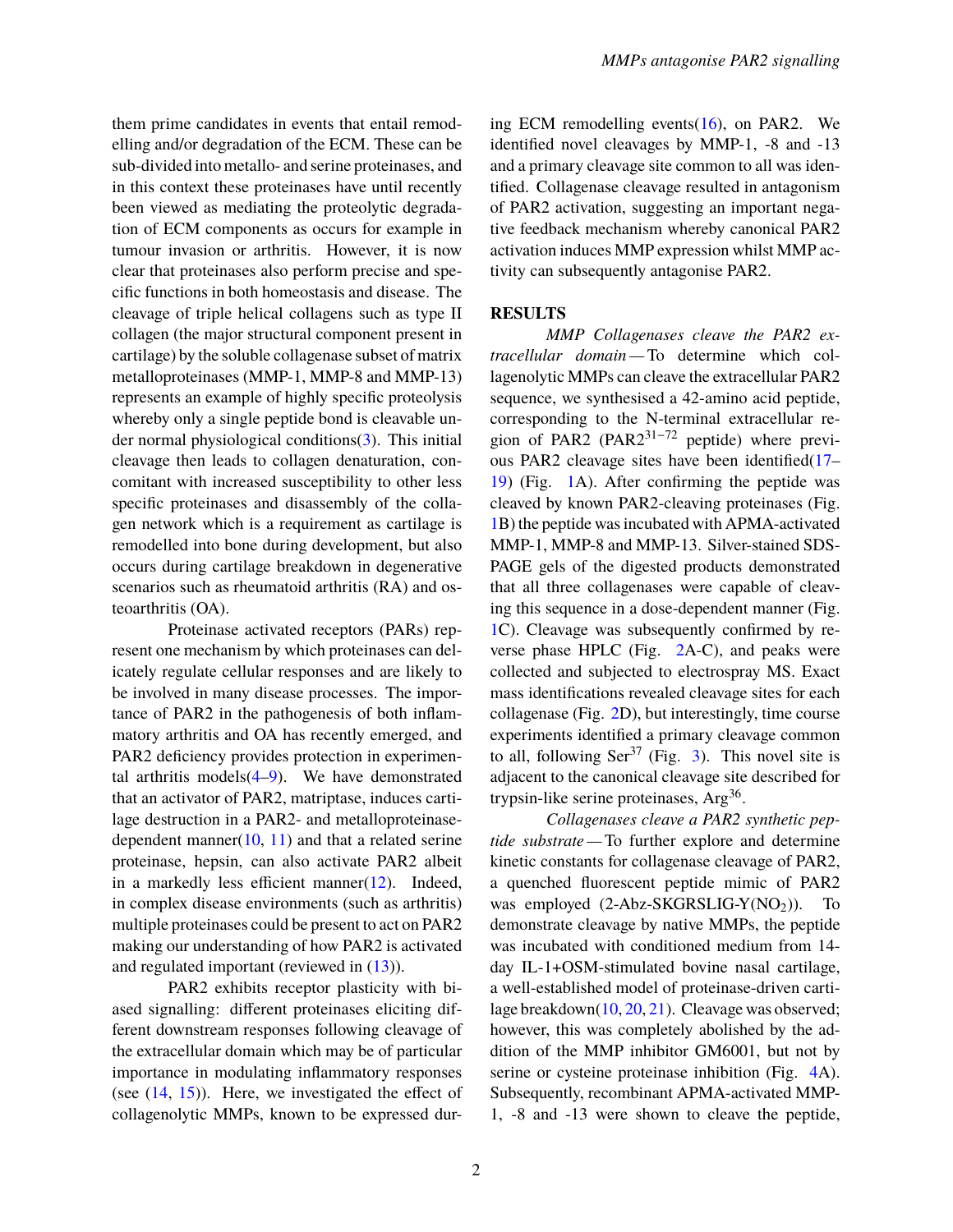with the effect dependent on active site accessibility (Fig. [4B](#page-15-0)). Velocity was calculated from progress curves at variable concentrations of substrate and the resultant plots are consistent with each collagenase exhibiting Michaelis-Menten kinetics (Fig. [4C](#page-15-0)). APMA-activated MMP-1, MMP-8 and MMP-13 exhibited similar  $K_M$  values for this substrate 36-53 µM, which are similar to that of matriptase  $(46.6 \,\mu\text{M})$ . MMP-13 exhibited the highest turnover number  $(k_{cat})$  of all three collagenases, and therefore the highest catalytic efficiency  $(k_{cat}/K_M)$  although this was markedly lower than that of matriptase (Fig. [4D](#page-15-0)).

*Canonical PAR2 activation induces collagenolytic MMP expression —* To generate a model of chondrocytes expressing higher levels of PAR2 (as is the case in  $OA(22, 23)$  $OA(22, 23)$  $OA(22, 23)$  $OA(22, 23)$ , we overexpressed PAR2 using a lentivirus transduction system. SW1353 cells transduced with a PAR2-expressing lentivirus (hereafter, SW1353-PAR2; dependency of PAR2 expression validated in Fig. S1) were stimulated with the PAR2 activator peptide,  $SLIGKV-NH<sub>2</sub>$ , which resulted in calcium mobilisation (Fig. [5A](#page-16-0)). Furthermore, stimulation for varying durations resulted in *ATF3*, *MMP1* and *MMP13* gene expression (Fig. [5B](#page-16-0),C). ATF3 is a transcription factor we recently identified as regulating *MMP13* expression following cytokine stimulation[\(24\)](#page-8-8). Secreted MMP-1 and MMP-13 were subsequently detected in the culture medium 48 hours post-stimulation (Fig. [5D](#page-16-0)).

*The N-terminus generated by collagenase cleavage does not activate canonical PAR2 signalling —* Due to the proximity of the primary collagenase cleavage site to the canonical PAR2 activation sequence, the effect of the resultant neo-Nterminus on PAR2 activation was investigated by synthesising a peptide corresponding to the putative tethered ligand:  $LIGKVD-NH<sub>2</sub>$  (see Fig. [2D](#page-13-0)). SW1353-PAR2 cells stimulated with LIGKVD- $NH<sub>2</sub>$ , or the control reverse peptide (DVKGIL-NH<sub>2</sub>) exhibited no calcium mobilisation (Fig. [6A](#page-17-0)) nor the expression of *ATF3* or *MMP1* (Fig. [6B](#page-17-0)).

*The collagenase derived PAR2 peptide LIGKVD-NH*<sup>2</sup> *induces biased Mitogen-activated protein kinase (MAPK) phosphorylation —* MAPK phosphorylation is a well characterised downstream output of canonical PAR2 activation[\(25–](#page-8-9)[27\)](#page-8-10). Indeed, herein we confirm that  $SLIGKV-NH<sub>2</sub>$  (Fig.

[6C](#page-17-0)) induces phosphorylation of ERK and p38 at early timepoints. Intriguingly, LIGKVD-NH<sub>2</sub> induced ERK but not p38 phosphorylation (Fig. [6D](#page-17-0)), whilst the control reverse peptide did not markedly induce either MAPK (Fig. [6E](#page-17-0)).

*Collagenase cleavage antagonises PAR2 —* To determine the effect of collagenase cleavage on the potential for PAR2 to be subsequently activated by canonical PAR2 activators, we performed preincubation experiments. When recombinant active MMP-1 was pre-incubated with SW1353-PAR2 cells, matriptase-induced PAR2 activation was abrogated, but importantly, activation by SLIGKV-NH<sup>2</sup> was not (Fig. [7A](#page-18-0)). There was no evidence of *ATF3* induction by MMP1 on either SW1353 control cells or SW1353-PAR2 cells (Fig. [7B](#page-18-0)). SW1353-PAR2 cells pre-incubated with LIGKVD-NH<sub>2</sub> markedly reduced the capacity for canonical activation by the SLIGKV-NH<sub>2</sub> (Fig.  $7C$ ), whereas cells preincubated with the control reverse peptide did not (Fig. [7D](#page-18-0)).

#### **DISCUSSION**

It is becoming increasingly clear that proteolysis not only mediates catabolic events but can also act to precisely regulate cellular processes. One such example, the PARs, represent a way in which controlled cleavage of a substrate by different proteinases leads to different downstream events and outcomes. In this study, we outline such regulation of PAR2 by a family of proteinases that, to our knowledge, have not been investigated before in this context. We demonstrated that the collagenases MMP-1, -8 and -13 can cleave the PAR2 extracellular region, with MMP-1 yielding a single product resulting from cleavage at Ser<sup>37</sup>-Leu<sup>38</sup> with an additional cleavage at Val $^{68}$ -Leu<sup>69</sup> observed following MMP-8 and -13 incubations. These cleavage sites are in agreement with the described substrate specificities of the collagenases which show a preference for a hydrophobic residue in the P1' position, a basic or hydrophobic amino acid in the P2' position, and a small amino acid in the P3' position[\(28–](#page-8-11)[30\)](#page-9-0). Thus, the  $\text{Ser}^{37}\text{-}$ Leu<sup>38</sup> site fits this preference with leucine, isoleucine and glycine in P1' - P3', respectively; whilst the Val $^{68}$ -Leu<sup>69</sup> site fits at the P1' and P3' positions (leucine and glycine, respectively). Taken together with time course experiments, it is likely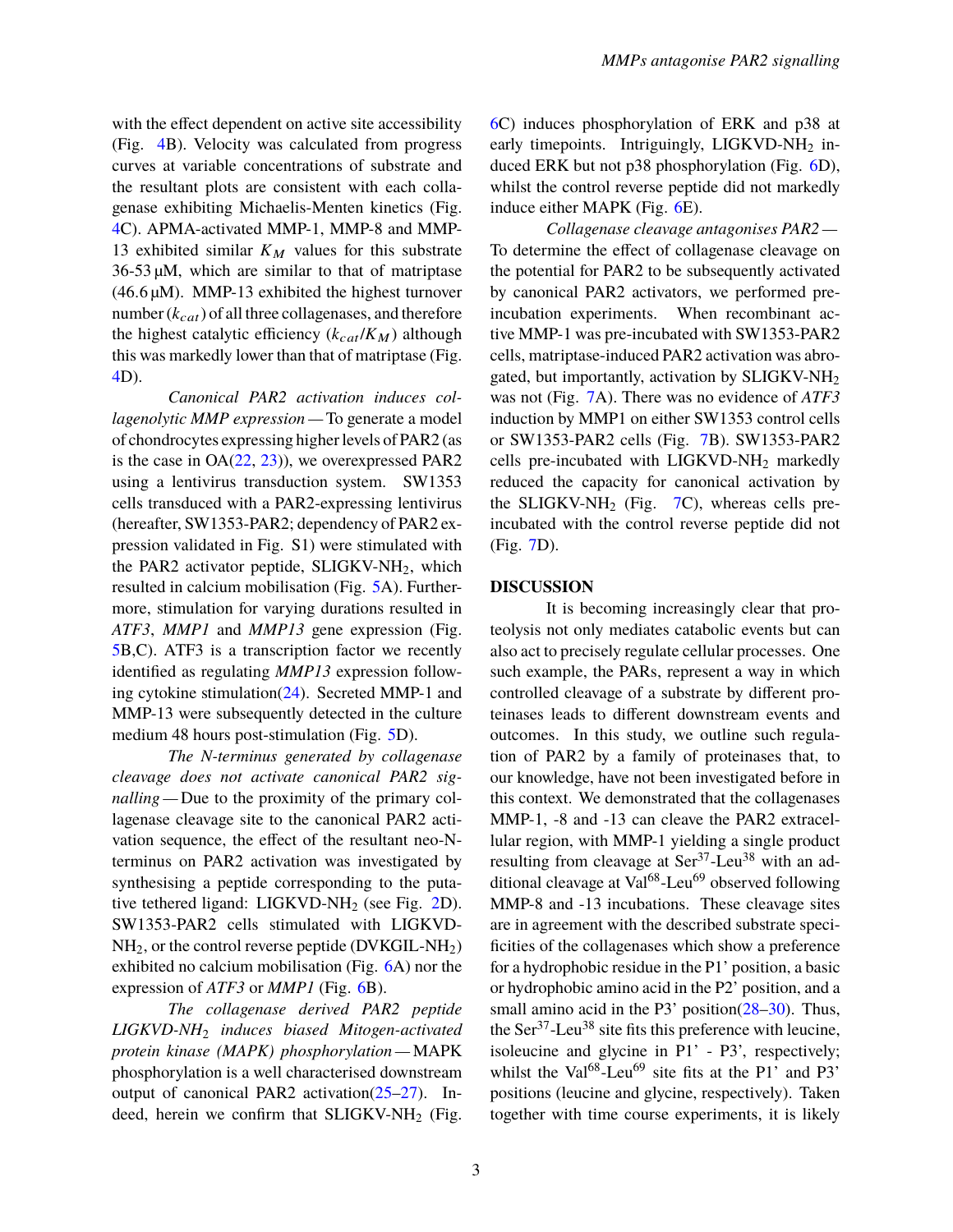that  $\text{Ser}^{37}\text{-}$ Leu<sup>38</sup> is the primary collagenase cleavage site on PAR2. It remains possible, however, that both cleavages could hold functional relevance. For example, following canonical PAR2 activation by mast cell tryptase, signalling has been shown to be attenuated by a secondary downstream cleavage  $(31)$ .

The kinetic profiles of PAR2 cleavage by the collagenases were explored and compared with matriptase, a potent activator of PAR2[\(12\)](#page-7-7). Unsurprisingly, all three collagenases were less efficient at cleaving the substrate compared to matriptase (which exhibited similar kinetics to previously published findings $(32, 33)$  $(32, 33)$  $(32, 33)$ , primarily as a result of lower  $k_{cat}$  values, with broadly similar  $K_M$  values. When considering the enzyme kinetics of the collagenases, it is important to note that APMA-activated proMMPs were utilised, which are not considered to be fully active with 10-25% of maximal activity typically observed when compared to MMP-3 activated pro $MMP(34)$  $MMP(34)$ ; thus, the collagenase kinetics for PAR2 may be underrepresented compared to *in vivo* cleavage. Furthermore, the abundance of MMPs is an important consideration, since tissues undergoing active remodelling, such as during cartilage destruction in arthritis, have high expression levels of MMPs[\(35–](#page-9-5)[37\)](#page-9-6). Taken together, these data suggest that the collagenases and matriptase can bind PAR2 with broadly similar affinities, but the collagenases are less efficient at turning over the substrate.

Data presented within the present study demonstrate that the addition of active MMP-1 to PAR2-expressing cells, followed by the activation of PAR2 by matriptase exhibit an attenuated level of activation; importantly a result not observed following SLIGKV-NH<sup>2</sup> activation. This observation can be interpreted as cleavage of PAR2 by MMP-1 in a classical disarming mechanism similar to cathepsin G or proteinase 3 disarming of PAR2[\(17,](#page-8-2) [38\)](#page-9-7). This would entail the cleavage of PAR2 at Ser<sup>37</sup>-Leu<sup>38</sup> thus removing the canonical activation site to leave a disarmed receptor on the surface (as evidenced by full SLIGKV-NH<sub>2</sub> activation).

Cleavage of cell surface receptors by collagenases has previously been described, with both MMP-1[\(39\)](#page-9-8) and  $-13(40)$  $-13(40)$  having been shown to be able to activate the PAR1 receptor by cleavage at two amino acids upstream, or a single amino acid downstream, of the canonical site, respectively. Furthermore, low levels of trypsin-activated MMP-1 have been previously described to upregulate monocyte chemoattractant protein-1 (MCP-1) in A549 cells (which endogenously express PAR2) however no mechanism nor cleavage site were described[\(41\)](#page-9-10).

Both PAR2 $(23)$  and matriptase $(10)$  are expressed significantly higher in OA chondrocytes than in normal chondrocytes, which may contribute to the elevated levels of MMP-1 and MMP-13 expression observed in the disease $(22)$ . We have previously shown matriptase to induce *MMP* expression in explant OA cartilage[\(10\)](#page-7-5), and herein we show PAR2 activation in chondrocytes leads to the expression and secretion of both these collagenases. To our knowledge, the expression of MMP-1 and MMP-13 in chondrocytes following PAR2 activation is a novel observation, although the addition of SLIGKV-NH<sup>2</sup> to OA cartilage has previously been shown to increase MMP-1 and MMP-13 immunostaining $(22)$ . Aside from the collagenases, other MMPs including  $MMP2(42)$  $MMP2(42)$ ,  $MMP3(43)$  $MMP3(43)$  and  $MMP9(44)$  $MMP9(44)$  have been shown to be induced by PAR2 activation in various cell types.

Biased agonism following activator peptide stimulation of PAR2 has previously been explored. The peptide SLAAAA-NH<sub>2</sub> has been shown to induce ERK1/2 phosphorylation in the absence of calcium mobilisation $(45)$  as observed with LIGKVD-NH<sup>2</sup> in the present study. In rat PAR2, ALIGRL-NH<sup>2</sup> peptide (based on the rat canonical activation sequence, SLIGRL) has been shown to result in detectable canonical PAR2 activation (as measured by calcium mobilisation), with no detectable activation when substituting the P2' leucine for alanine  $(SAIGRL-NH<sub>2</sub>)$  – identifying a key role for the P2' leucine in canonical activation[\(46\)](#page-10-1). In the present study, this P2' leucine becomes the P1' leucine and no calcium mobilisation was detected. Furthermore, the presence of a basic amino acid in P5' has been postulated as a requirement for calcium mobilisation[\(47\)](#page-10-2), which is lost in LIGKVD compared to SLIGKV (underlined). Data presented within the present study suggest competitive binding in the extracellular region of PAR2 between the two similar sequences, SLIGKV and LIGKVD, despite their differing downstream effects. The functional consequences of ERK1/2 phosphorylation induced by the collagenase-derived peptide requires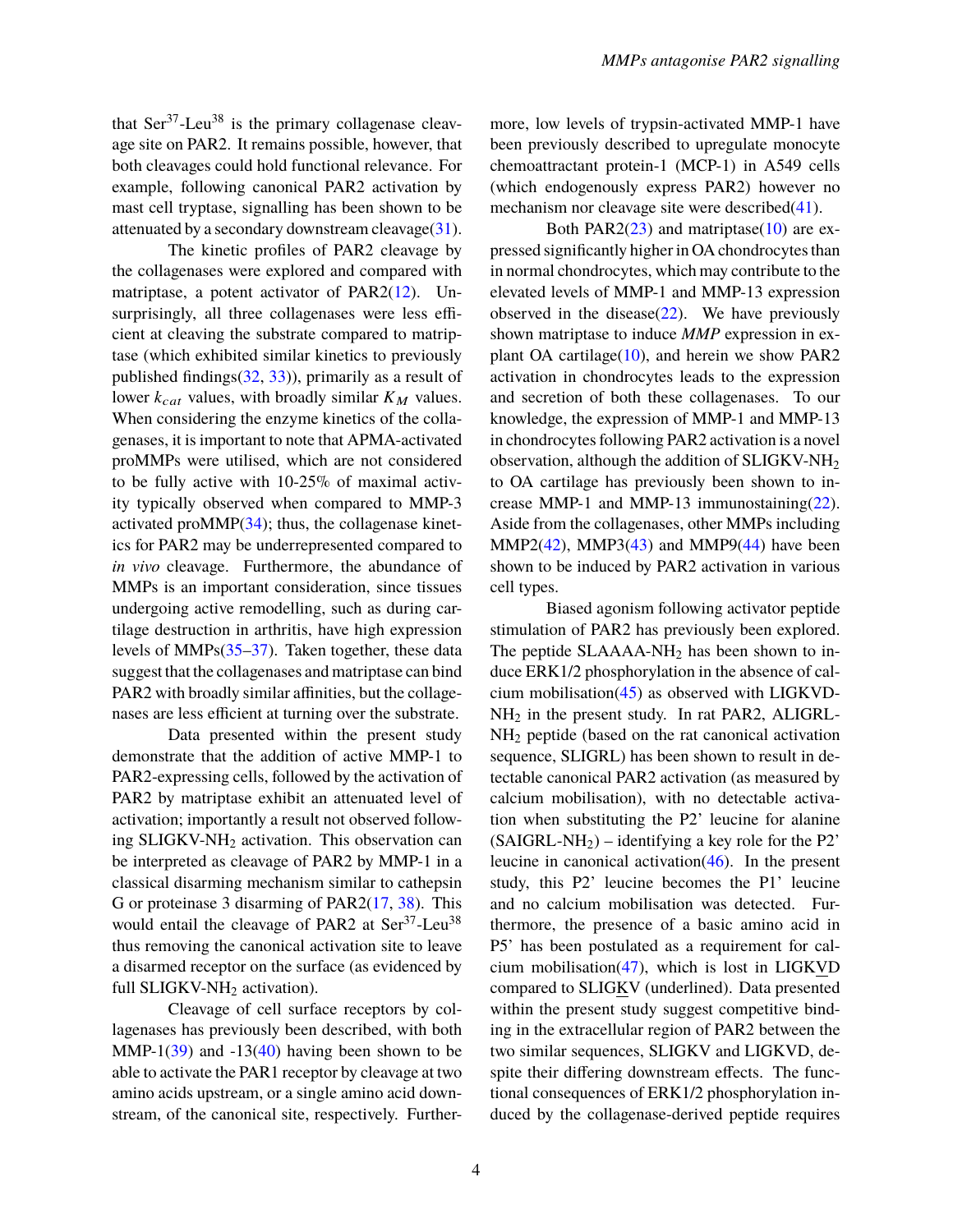further investigation, although this does not involve the activation of canonical PAR2 signalling pathways or downstream induced genes such as *ATF3* and *MMP1*.

The data presented herein support a mechanism by which collagenolytic MMPs, the expression of which are induced by canonical PAR2 activation, negatively regulate PAR2 by abrogating its canonical activation (Fig. [8\)](#page-19-0).

## **EXPERIMENTAL PROCEDURES**

*Materials —* Unless stated otherwise, all chemicals were of the highest purity available and obtained from Sigma Aldrich (Gillingham, UK). All proteins were recombinant human, except cathepsin G and neutrophil elastase which were purified from human sputum (Elastin Products, Owensville, USA). Matriptase[\(11\)](#page-7-6), hepsin[\(12\)](#page-7-7) proMMP-1, and proMMP-13[\(48\)](#page-10-3) were all prepared as previously described. proMMP-8 was obtained from R&D Biosystems (Abingdon, UK). Tissue inhibitor of metalloproteinases-1 (TIMP-1) was a kind gift from Prof Hideaki Nagase (Oxford University, UK). The SLIGKV-NH<sup>2</sup> peptide was purchased from Abcam (Cambridge, UK), (Abz-Ser-Lys-Gly-Arg-Ser-Leu-Ile-Gly-Tyr $(NO<sub>2</sub>)$ ) substrate was from GL Biochem (Shanghai, China) whilst peptides LIGKVD-NH<sup>2</sup> and DVKGIL-NH<sup>2</sup> were synthesised by Peptide Synthetics (Fareham, UK). MMP inhibitor GM6001 was from Merck Millipore (Watford, UK).

*Cell culture —* SW1353 chondrosarcoma cells were purchased from American Type Culture Collection (cat. no. HTB-94; Rockville, MD). Cells were cultured at 37°C in DMEM/F-12 medium supplemented with 2 mM L-glutamine,  $100$  IU ml<sup>-1</sup> penicillin and  $100 \,\text{\mu g\,ml}^{-1}$  streptomycin, and  $10\%$ foetal bovine serum (all from Thermo Fisher, Paisley, UK). Cells were starved in serum-free medium for at least 6 hours prior to stimulation.

*Lentivirus generation and transduction —* The lentiviral expression plasmid pSIEW-hPAR2 was constructed using a BamHI-tagged human PAR2 PCR product generated from the human PAR2 VersaClone cDNA (RDC0166, R&D Biosystems) with primers: For, 5'-AAAA GGATCCGCCACCATGCGGAGCCCCAGC-3' and Rev, 5'-GCGCGGCCGCGGATCCTC AATAGGAGGTCTTAACAGTGGTTGAAC-3'

prior to routine sub-cloning into BamHI-digested pHR-SINcPPT-SIEW (a generous gift from Prof. Olaf Heidenreich, Newcastle University, UK).

Lentiviruses were generated in HEK293T cells following transfection with pSIEW-hPAR2, pCMV∆8.91 and pVSV-G (both supplied by Prof. Heidenreich, Newcastle University, UK) according to standard protocols, and concentrated using the Lenti-X kit (ClonTech, Mountain View, USA).

SW1353 cells at 50% confluency were transduced for 48 hours with lentivirus in serumcontaining DMEM-F12 supplemented as above with the addition of  $4 \mu g$  ml<sup>-1</sup> polybrene at a 1:200 concentrated virus:medium ratio. Cells were assessed for successful transduction by examining GFP expression using inverted fluorescence microscopy, and then serum-starved for a minimum of 6 hours prior to use.

*Peptide Digestion and Visualisation —* A 42 amino acid peptide corresponding to amino acids  $31-72$  of human PAR2  $(H_2N-$ RSSKGRSLIGKVDGTSHVTGKGVTVETVFSV-DEFSASVLTGK-COOH) was synthesised (see Supporting Information),  $(PAR2^{31-72})$  peptide). The peptide was incubated at a final concentration of  $10 \mu M$  with various proteinases at 37 $\degree$ C for varying durations (see Supporting Information for full details of incubation buffers).

For visualisation, samples were resolved on 20% polyacrylamide Tris-Tricine gels[\(49\)](#page-10-4), which were subsequently fixed for 1 hour in 12% trichloroacetic acid/ 30% methanol followed by silver staining using a Plus One silver staining kit (GE healthcare, Little Chalfont, UK) according to the manufacturer's instructions. Mass Spectrometry (MS) – Analytical reverse phase HPLC (RP-HPLC) and infusion electrospray MS and were performed as previously described $(50)$  with some modifications (see Supporting Information).

*Enzyme Kinetics —* ProMMPs were activated with 1 mM APMA and then active-site titrated with TIMP-1[\(51\)](#page-10-6) using Mca-Lys-Pro-Leu-Gly-Leu-Dpa-Ala-Arg-NH<sup>2</sup> (FS-6; Sigma-Aldrich) as substrate. Matriptase was titrated using 4 methylumbelliferyl 4-uanidinobenzoate hydrochloride as described[\(11\)](#page-7-6). Michaelis-Menten kinetic analyses were performed by incubating a fixed concentration of active-site titrated proteinase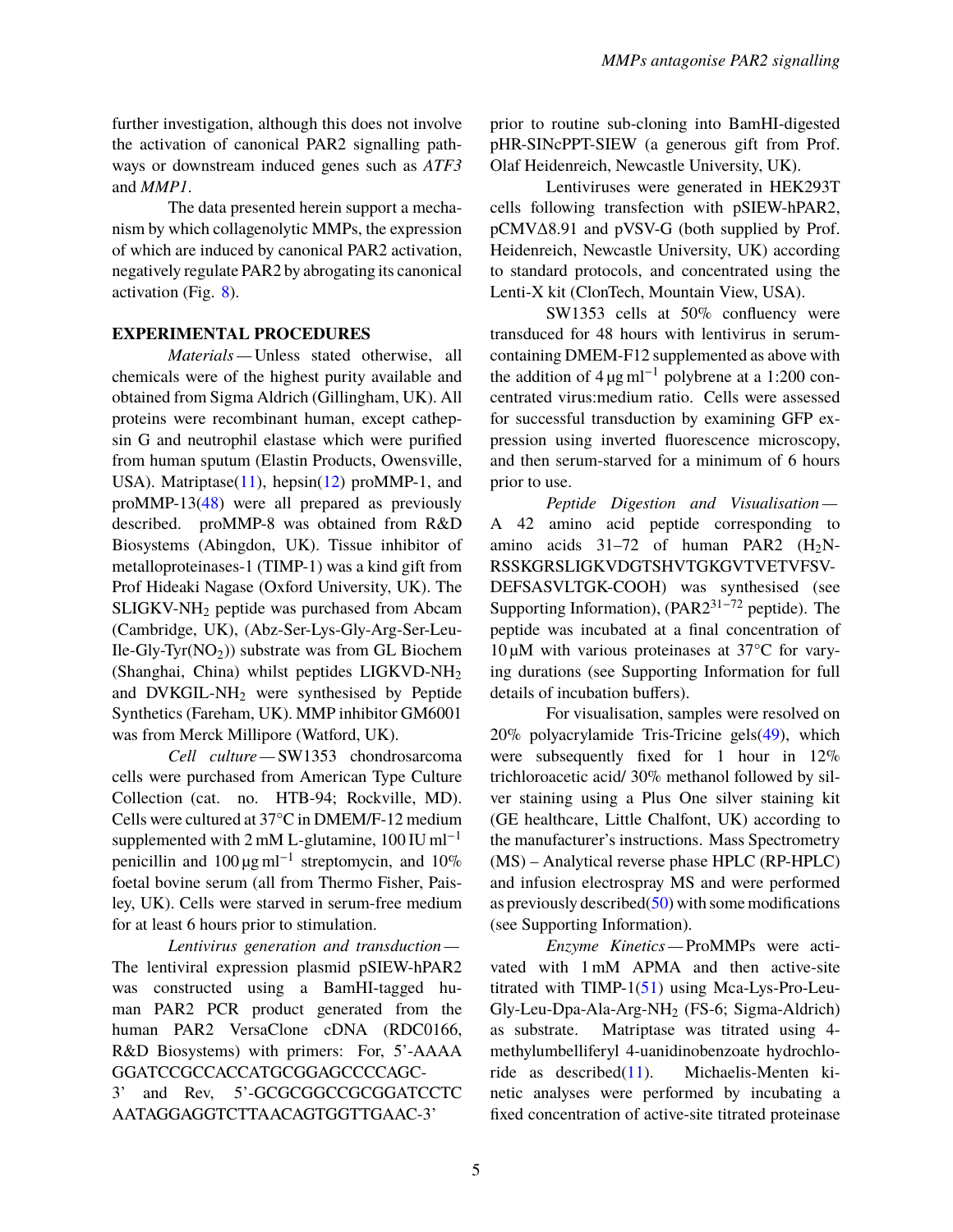(400.4 nM MMP-1, <sup>172</sup>.8 nM MMP-8, <sup>9</sup>.01 nM MMP-13 and 1 nM matriptase) with  $0-100 \mu M$  2-Abz-SKGRSLIG-Y( $NO<sub>2</sub>$ ) substrate. Assays were performed in a FLUOstar OPTIMA fluorimeter (BMG Labtech, Aylesbury, UK) at  $37^{\circ}$ C,  $\lambda_{ex}$ 320 nm,  $\lambda_{em}$  420 nm, ensuring linearity of substrate hydrolysis prior to further quantification. Substrate hydrolysis was quantified using a standard curve representing total substrate hydrolysis at each concentration. Non-linear regression analysis was performed to generate kinetic constants  $K_M$  and  $V_{max}$  (GraphPad Prism Software), and  $k_{cat}$  calculated. Conditioned medium from an IL-1+OSMstimulated bovine nasal cartilage explant cultures was generated as previously[\(12\)](#page-7-7).

*Calcium mobilisation assay —* Following serum-starvation of SW1353 cells transduced in black-walled clear bottom 96-well plates, cells were washed with 200 µL Hank's Balanced Salt Solution supplemented with 20 mM HEPES, pH 7 and  $2 \text{ mM } \text{CaCl}_2$  (HHBS/Ca<sup>2+</sup>). To each well,  $50 \mu L$ of a 5 µM stock solution of the calcium indicator Rhod-4 AM (Santa Cruz, Heidelberg, Germany) in  $HHBS/Ca^{2+}$  supplemented with 2.5 mM probenecid<br>(Santa Cruz), and 0.02% pluronic E 127 (Thermo (Santa Cruz) and 0.02% pluronic F-127 (Thermo Fisher) was added and incubated at room temperature in the dark for 45 minutes. Cells were then washed with  $HHBS/Ca^{2+}$  before incubating at room temperature for 20 minutes in  $HHBS/Ca^{2+}$  to allow for dye de-esterification.

Assays were performed in a FLUOstar OP-TIMA fluorimeter (BMG Labtech) at 37°C during which its injection pumps were each primed with  $2 \text{ mL of HHBS/Ca}^{2+}$ , before priming with 1 mL of test solutions. The test solution in pump A was always at 2x final concentration, whereas the test solution in pump B was at 3x final concentration. To perform the assay, each well was replaced with  $30 \mu L$  HHBS/Ca<sup>2+</sup>, and placed in the fluorimeter programmed to read in single-well mode (readings taken every second at  $\lambda_{ex}$  520 nm and  $\lambda_{em}$  590 nm). For each assay, a 10 second baseline was established before 30 µL injection from pump A, 90 seconds incubation followed by 30 µL injection from pump B.

*Active Matrix Metalloproteinase-1 Production —* Purified active MMP-1 was produced for cell culture work to avoid addition of APMA on cells. Recombinant human proMMP-1 was expressed in *Escherichia coli* and refolded from chaotrope-solubilised inclusion bodies as described previously[\(52\)](#page-10-7). The refolded pro-enzyme was purified using an automated two-step procedure on an ÄKTAxpress system (GE Healthcare): 1) immobilised metal ion affinity chromatography (IMAC) using a Ni<sup>2+</sup>-charged 5 mL HiTrap IMAC FF column with 50 mM Tris pH 7.4, 150 mM NaCl, 10 mM  $CaCl<sub>2</sub>$  (TNC) as binding buffer, and an elution buffer of TNC supplemented with <sup>0</sup>.5 M imidazole; 2) size-exclusion chromatography (SEC) performed on a HiLoad 26/60 Superdex 75 prep grade column with TNC as running buffer. Following incubation with APMA and MMP-3[\(53\)](#page-10-8), the activated MMP-1 was re-purified by tandem IMAC-SEC as above. Aliquots of  $5 \mu M$  MMP-1 were lyophilised from TNC buffer supplemented with  $1\%$  (w/v) BSA and stored at -80°C until required.

*Assessment of PAR2 receptor Antagonism —* Lyophilised active MMP-1 was resuspended to 1 µM in DMEM-F12 medium supplemented with  $10 \text{ mM }$  CaCl<sub>2</sub> and subsequently added to cells for the required time. Matriptase or  $SLIGKV-NH<sub>2</sub>$  was added at twice the final concentration and cells incubated for the required time at 37°C prior to RNA extraction (see below).

*Gene expression analyses —* RNA was extracted from cells in a 96-well format using Cells-tocDNA lysis buffer (Thermo Fisher) according to the manufacturer's instructions, prior to cDNA synthesis by MMLV reverse transcriptase (Thermo Fisher) according to manufacturer instructions. Real-time (q)PCR was performed using TaqMan Fast Advanced Master Mix with the following cycling conditions (QuantStudio 3, Thermo Fisher): 2 minutes at 50°C, 20 seconds at 95°C followed by 40 cycles of 1 second at 95°C, 20 seconds at 60°C. Primer and probe sequences for *MMP1*, *MMP13*[\(54\)](#page-10-9), and *ATF3*[\(24\)](#page-8-8) as previously described. *GAPDH* expression was measured using: Forward 5'- GTGAACCATGAGAAGTATGACAAC-3'; reverse 5'-CATGAGTCCTTCCACGATACC-3'; and probe Fam-CCTCAAGATCATCAGCAATGCCTCCTG-Tamra.

*SDS-PAGE and Immunoblotting —* Whole cell lysates were generated using RIPA buffer (150 mM sodium chloride, 1.0% Triton X-100,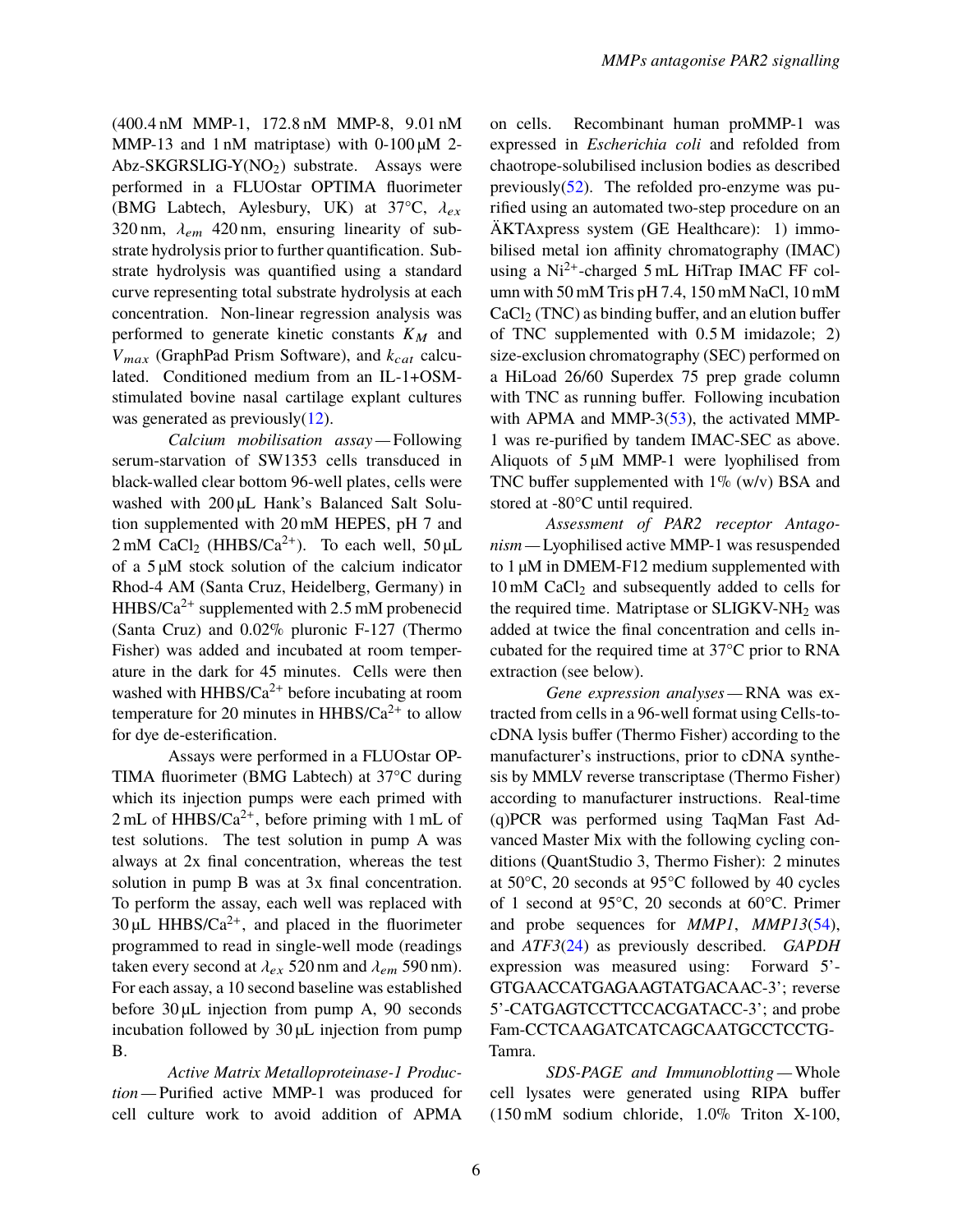0.5% sodium deoxycholate, 0.1% SDS, 50 mM Tris, pH 8.0, 10 mM sodium fluoride and 1 mM sodium orthovanadate, supplemented with a cOmplete Mini Protease Inhibitor Cocktail tablet). Samples were prepared and SDS-PAGE performed as previously[\(12\)](#page-7-7). Proteins were transferred to PVDF membrane using a Trans-Blot SD Semi-Dry Transfer Cell (BioRad, Watford, UK) according to the manufacturer's instructions, and incubated with primary antibody overnight at 4°C. Antibodies used were: phospho-p38 (#4511), phospho-ERK1/2 (#9101), ERK1/2 (#9102) from Cell Signalling Technology

(Danvers, USA) and p38 (SC-535) from Santa Cruz.

*Enzyme-linked immunosorbent assay (ELISA) —* Total MMP-1 was measured as previously described $(55)$ , whereas total MMP-13 was measured using a Human Total MMP-13 DuoSet ELISA kit (R&D Biosystems) according to the manufacturer's instructions.

*Statistical analyses —* Statistical differences between sample groups were assessed using the Student's 2-tailed unpaired *t*-test, where \*\*\*p<0.001, \*\*p<0.01, \*p<0.05. For clarity, only selected comparisons are presented in some figures.

**Acknowledgments:** We thank all the collaborators mentioned for the generous provision of reagents.

**Conflict of interest:** The authors declare that they have no conflicts of interest with the contents of this article.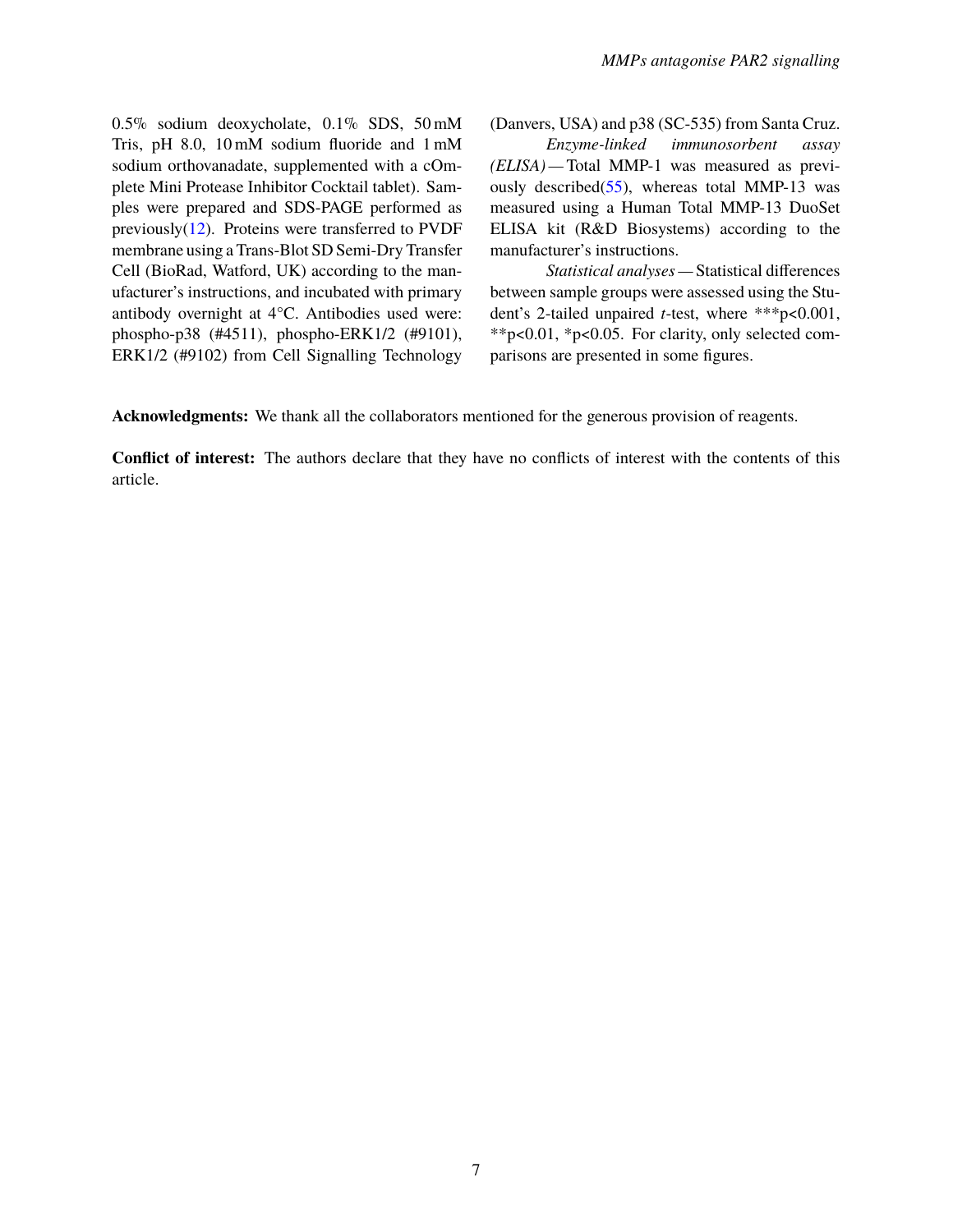# **REFERENCES**

- <span id="page-7-0"></span>1. Barrett, A. J. and McDonald, J. K. (1986) Nomenclature: protease, proteinase and peptidase. *Biochem. J.* **237**, 935–935, 10.1042/bj2370935
- <span id="page-7-1"></span>2. Ugalde, A., Ordóñez, G., Quirós, P., Puente, X., and López-Otín, C. (2010) in *Matrix Metalloproteinase Protocols (Methods and Protocols)*, volume 622, pp. 3–29, Humana Press, Totowa, NJ
- <span id="page-7-2"></span>3. Lazarus, G., Daniels, J., Brown, R., Bladan, H., and Fullmer, H. (1968) Degradation of collagen by a human granulocyte collagenolytic system. *J. Clin. Investig.* **47**, 2622–2629, 10.1172/JCI105945
- <span id="page-7-3"></span>4. Ferrell, W. R., Lockhart, J. C., Kelso, E. B., Dunning, L., Plevin, R., Meek, S. E., Smith, A. J. H., Hunter, G. D., McLean, J. S., McGarry, F., Ramage, R., Jiang, L., Kanke, T., and Kawagoe, J. (2003) Essential role for proteinase-activated receptor-2 in arthritis. *J. Clin. Investig.* **111**, 35–41, 10.1172/jci200316913
- 5. Ferrell, W. R., Kelso, E. B., Lockhart, J. C., Plevin, R., and McInnes, I. B. (2010) Protease-activated receptor 2: a novel pathogenic pathway in a murine model of osteoarthritis. *Annals Rheum. Dis.* **69**, 2051–2054, 10.1136/ard.2010.130336
- 6. Huesa, C., Ortiz, A. C., Dunning, L., McGavin, L., Bennett, L., McIntosh, K., Crilly, A., Kurowska-Stolarska, M., Plevin, R., van't Hof, R. J., Rowan, A. D., McInnes, I. B., Goodyear, C. S., Lockhart, J. C., and Ferrell, W. R. (2016) Proteinase-activated receptor 2 modulates OA-related pain, cartilage and bone pathology. *Annals Rheum. Dis.* **75**, 1989–1997, 10.1136/annrheumdis-2015-208268
- 7. Kelso, E. B., Lockhart, J. C., Hembrough, T., Dunning, L., Plevin, R., Hollenberg, M. D., Sommerhoff, C. P., McLean, J. S., and Ferrell, W. R. (2006) Therapeutic promise of proteinaseactivated receptor-2 antagonism in joint inflammation. *J. Pharmacol. Exp. Ther.* **316**, 1017–1024, 10.1124/jpet.105.093807
- 8. Amiable, N., Martel-Pelletier, J., Lussier, B., Tat, S. K., Pelletier, J.-P., and Boileau, C. (2011) Proteinase-activated receptor-2 gene disruption limits the effect of osteoarthritis on cartilage in mice: A novel target in joint degradation. *J. Rheumatol.* **38**, 911–920, 10.3899/jrheum.100710
- <span id="page-7-4"></span>9. Jackson, M. T., Moradi, B., Zaki, S., Smith, M. M., McCracken, S., Smith, S. M., Jackson, C. J., and Little, C. B. (2014) Depletion of protease-activated receptor 2 but not protease-activated receptor 1 may confer protection against osteoarthritis in mice through extracartilaginous mechanisms. *Arthritis & Rheumatol.* **66**, 3337–3348, 10.1002/art.38876
- <span id="page-7-5"></span>10. Milner, J. M., Patel, A., Davidson, R. K., Swingler, T. E., Desilets, A., Young, D. A., Kelso, E. B., Donell, S. T., Cawston, T. E., Clark, I. M., Ferrell, W. R., Plevin, R., Lockhart, J. C., Leduc, R., and Rowan, A. D. (2010) Matriptase is a novel initiator of cartilage matrix degradation in osteoarthritis. *Arthritis Rheum.* **62**, 1955–1966, 10.1002/art.27476
- <span id="page-7-6"></span>11. Wilkinson, D. J., Habgood, A., Lamb, H. K., Thompson, P., Hawkins, A. R., Desilets, A., Leduc, R., Steinmetzer, T., Hammami, M., Lee, M. S., Craik, C. S., Watson, S., Lin, H., Milner, J. M., and Rowan, A. D. (2017) Matriptase induction of metalloproteinase-dependent aggrecanolysis in vitro and in vivo promotion of osteoarthritic cartilage damage by multiple mechanisms. *Arthritis & Rheumatol.* **69**, 1601–1611, 10.1002/art.40133
- <span id="page-7-7"></span>12. Wilkinson, D. J., Desilets, A., Lin, H., Charlton, S., Arques, M. D., Falconer, A., Bullock, C., Hsu, Y. C., Birchall, K., Hawkins, A., Thompson, P., Ferrell, W. R., Lockhart, J., Plevin, R., Zhang, Y. D., et al. (2017) The serine proteinase hepsin is an activator of pro-matrix metalloproteinases: molecular mechanisms and implications for extracellular matrix turnover. *Sci. Reports* **7**, 10.1038/s41598-017-17028-3
- <span id="page-7-8"></span>13. Wilkinson, D. J., Arques, M. C., Huesa, C., and Rowan, A. D. (2019) Serine proteinases in the turnover of the cartilage extracellular matrix in the joint: implications for therapeutics. *Br. J. Pharmacol.* **176**, 38–51, 10.1111/bph.14173
- <span id="page-7-9"></span>14. Hollenberg, M. D., Mihara, K., Polley, D., Suen, J. Y., Han, A., Fairlie, D. P., and Ramachandran,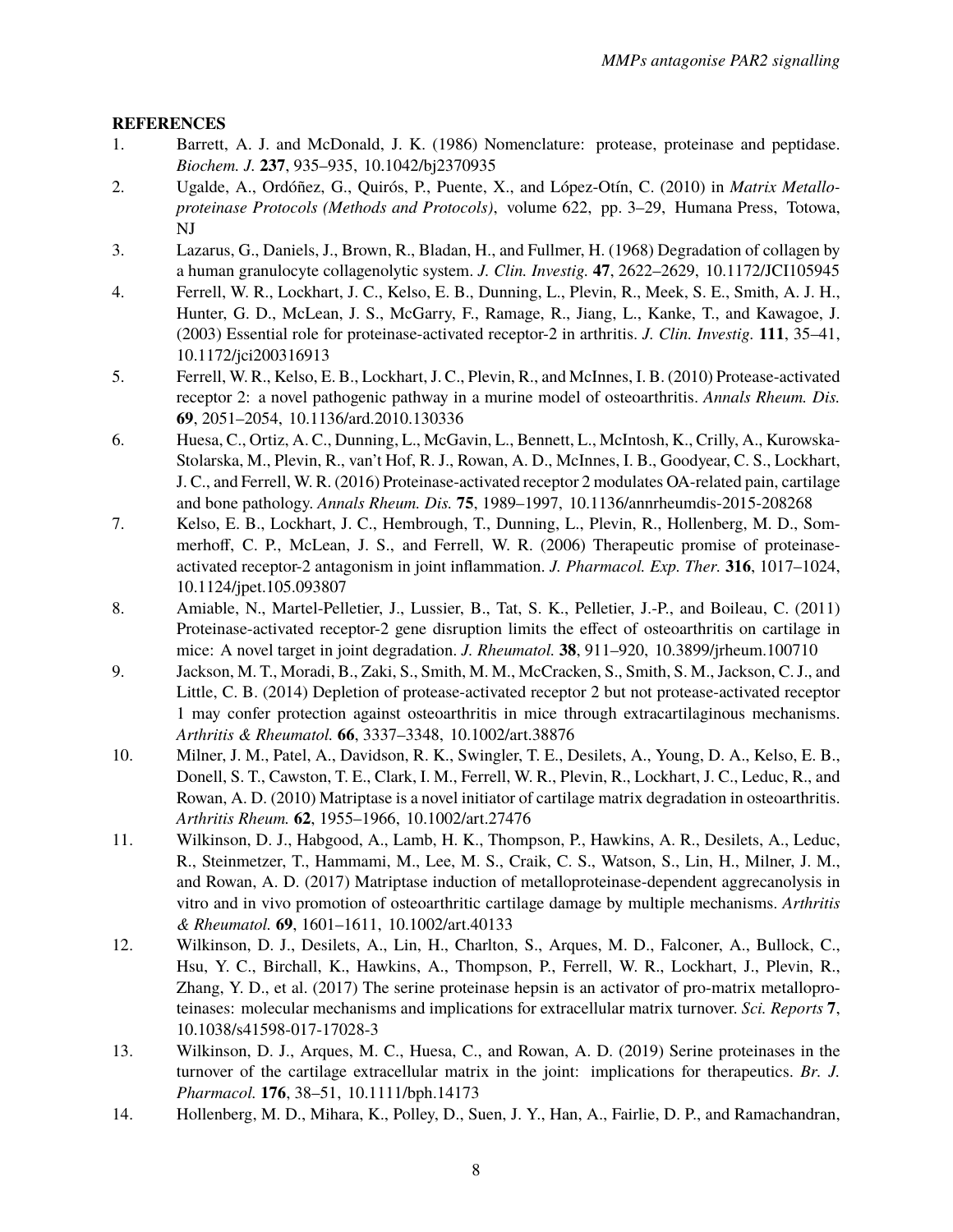R. (2014) Biased signalling and proteinase-activated receptors (PARs): targeting inflammatory disease. *Br. J. Pharmacol.* **171**, 1180–1194, 10.1111/bph.12544

- <span id="page-8-0"></span>15. Oikonomopoulou, K., Diamandis, E. P., Hollenberg, M. D., and Chandran, V. (2018) Proteinases and their receptors in inflammatory arthritis: an overview. *Nat. Rev. Rheumatol.* **14**, 170–180, 10.1038/nrrheum.2018.17
- <span id="page-8-1"></span>16. Bonnans, C., Chou, J., and Werb, Z. (2014) Remodelling the extracellular matrix in development and disease. *Nat. Rev. Mol. Cell Biol.* **15**, 786–801, 10.1038/nrm3904
- <span id="page-8-2"></span>17. Ramachandran, R., Mihara, K., Chung, H., Renaux, B., Lau, C. S., Muruve, D. A., De-Fea, K. A., Bouvier, M., and Hollenberg, M. D. (2011) Neutrophil elastase acts as a biased agonist for proteinase-activated receptor-2 (PAR2). *J. Biol. Chem.* **286**, 24638–24648, 10.1074/jbc.M110.201988
- 18. Zhao, P., Lieu, T., Barlow, N., Metcalf, M., Veldhuis, N. A., Jensen, D. D., Kocan, M., Sostegni, S., Haerteis, S., Baraznenok, V., Henderson, I., Lindstrom, E., Guerrero-Alba, R., Valdez-Morales, E. E., Liedtke, W., et al. (2014) Cathepsin S causes inflammatory pain via biased agonism of PAR2 and TRPV4. *J. Biol. Chem.* **289**, 27215–27234, 10.1074/jbc.M114.599712
- <span id="page-8-3"></span>19. Zhao, P., Metcalf, M., and Bunnett, N. W. (2014) Biased signaling of protease-activated receptors. *Front. endocrinology* **5**, 67–67, 10.3389/fendo.2014.00067
- <span id="page-8-4"></span>20. Cawston, T. E., Ellis, A. J., Humm, G., Lean, E., Ward, D., and Curry, V. (1995) Interleukin-1 and oncostatin M in combination promote the release of collagen fragments from bovine nasal cartilage in culture. *Biochem. Biophys. Res. Commun.* **215**, 377–385, 10.1006/bbrc.1995.2476
- <span id="page-8-5"></span>21. Cawston, T. E., Curry, V. A., Summers, C. A., Clark, I. M., Riley, G. P., Life, P. F., Spaull, J. R., Goldring, M. B., Koshy, P. J. T., Rowan, A. D., and Shingleton, W. D. (1998) The role of oncostatin M in animal and human connective tissue collagen turnover and its localization within the rheumatoid joint. *Arthritis Rheum.* **41**, 1760–1771, 10.1002/1529-0131(199810)41:10<1760::aidart8>3.0.co;2-m
- <span id="page-8-6"></span>22. Boileau, C., Amiable, N., Martel-Pelletier, J., Fahmi, H., Duval, N., and Pelletier, J.-P. (2007) Activation of proteinase-activated receptor 2 in human osteoarthritic cartilage upregulates catabolic and proinflammatory pathways capable of inducing cartilage degradation: a basic science study. *Arthritis Res. & Ther.* **9**, 10.1186/ar2329
- <span id="page-8-7"></span>23. Xiang, Y., Masuko-Hongo, K., Sekine, T., Nakamura, H., Yudoh, K., Nishioka, K., and Kato, T. (2006) Expression of proteinase-activated receptors PAR-2 in articular chondrocytes is modulated by IL-1 beta, TNF-alpha and TGF-beta. *Osteoarthr. Cartil.* **14**, 1163–1173, 10.1016/j.joca.2006.04.015
- <span id="page-8-8"></span>24. Chan, C. M., Macdonald, C. D., Litherland, G. J., Wilkinson, D. J., Skelton, A., Europe-Finner, G. N., and Rowan, A. D. (2017) Cytokine-induced MMP13 expression in human chondrocytes is dependent on activating transcription factor 3 (ATF3) regulation. *J. Biol. Chem.* **292**, 1625–1636, 10.1074/jbc.M116.756601
- <span id="page-8-9"></span>25. Tanaka, Y., Sekiguchi, F., Hong, H., and Kawabata, A. (2008) PAR2 triggers IL-8 release via MEK/ERK and PI3-kinase/Akt pathways in GI epithelial cells. *Biochem. Biophys. Res. Commun.* **377**, 622–626, 10.1016/j.bbrc.2008.10.018
- 26. Ungefroren, H., Witte, D., Fiedler, C., Gadeken, T., Kaufmann, R., Lehnert, H., Gieseler, F., and Rauch, B. H. (2017) The role of PAR2 in TGF-beta 1-induced ERK activation and cell motility. *Int. J. Mol. Sci.* **18**, 10.3390/ijms18122776
- <span id="page-8-10"></span>27. Pan, S. L., Tao, K. Y., Guh, J. H., Sun, H. L., Huang, D. Y., Chang, Y. L., and Teng, C. M. (2008) The p38 mitogen-activated protein kinase pathway plays a critical role in PAR2-induced endothelial IL-8 production and leukocyte adhesion. *Shock* **30**, 496–502, 10.1097/SHK.0b013e3181673233
- <span id="page-8-11"></span>28. Turk, B. E., Huang, L. L., Piro, E. T., and Cantley, L. C. (2001) Determination of protease cleavage site motifs using mixture-based oriented peptide libraries. *Nat. Biotechnol.* **19**, 661–667,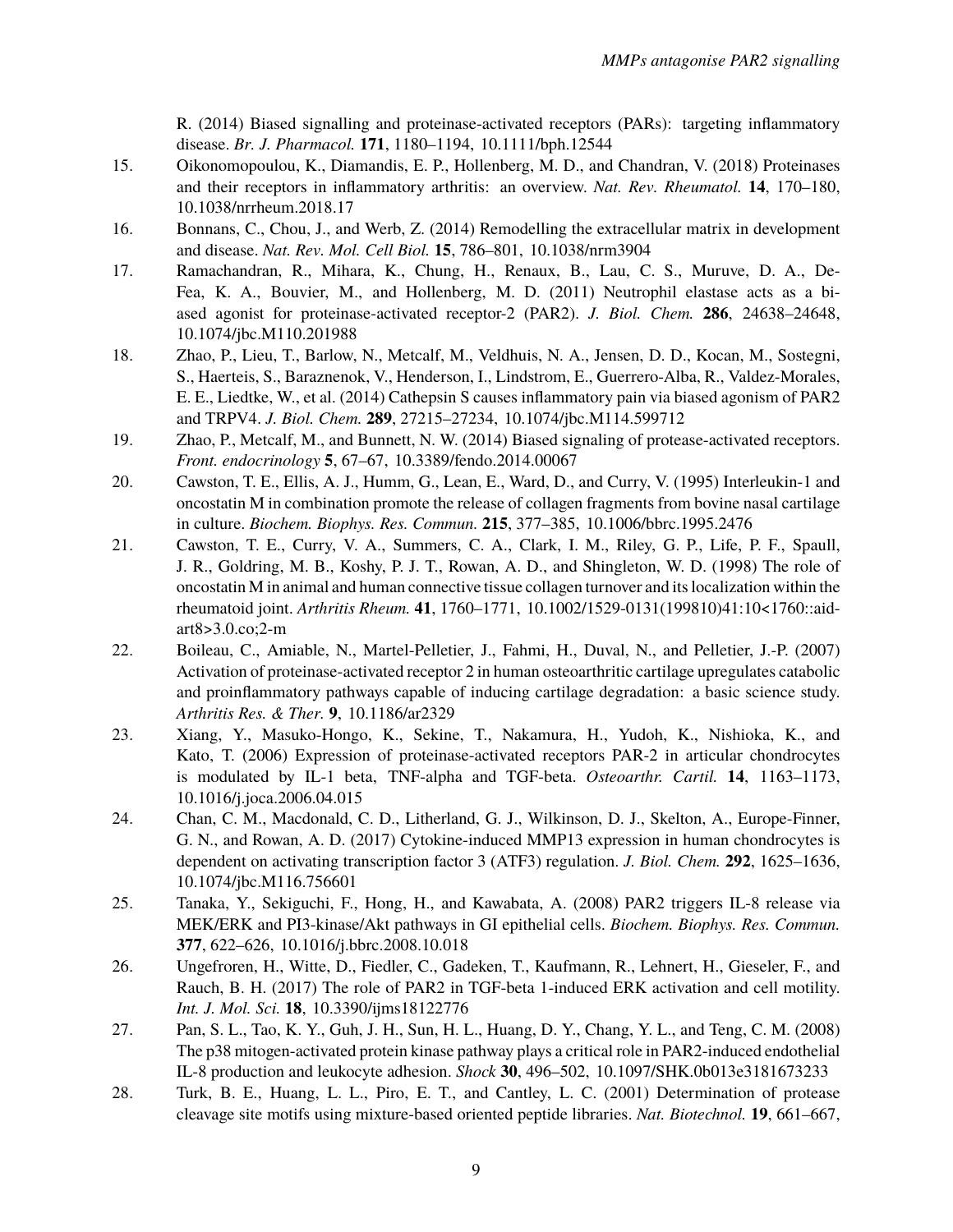10.1038/90273

- 29. Netzelarnett, S., Fields, G., Birkedalhansen, H., and Vanwart, H. E. (1991) Sequence specificities of human fibroblast and neutrophil collagenases. *J. Biol. Chem.* **266**, 6747–6755
- <span id="page-9-0"></span>30. Rawlings, N. D., Barrett, A. J., and Finn, R. (2016) Twenty years of the merops database of proteolytic enzymes, their substrates and inhibitors. *Nucleic Acids Res.* **44**, D343–D350, 10.1093/nar/gkv1118
- <span id="page-9-1"></span>31. Molino, M., Barnathan, E. S., Numerof, R., Clark, J., Dreyer, M., Cumashi, A., Hoxie, J. A., Schechter, N., Woolkalis, M., and Brass, L. F. (1997) Interactions of mast cell tryptase with thrombin receptors and PAR-2. *J. Biol. Chem.* **272**, 4043–4049
- <span id="page-9-2"></span>32. Camerer, E., Barker, A., Duong, D. N., Ganesan, R., Kataoka, H., Cornelissen, I., Darragh, M. R., Hussain, A., Zheng, Y.-W., Srinivasan, Y., Brown, C., Xu, S.-M., Regard, J. B., Lin, C.-Y., Craik, C. S., et al. (2010) Local protease signaling contributes to neural tube closure in the mouse embryo. *Dev. Cell* **18**, 25–38, 10.1016/j.devcel.2009.11.014
- <span id="page-9-3"></span>33. Beliveau, F., Desilets, A., and Leduc, R. (2009) Probing the substrate specificities of matriptase, matriptase-2, hepsin and DESC1 with internally quenched fluorescent peptides. *Febs J.* **276**, 2213– 2226, 10.1111/j.1742-4658.2009.06950.x
- <span id="page-9-4"></span>34. Nagase, H. and Visse, R. (2011) in *Extracellular Matrix Degradation*, volume 2, book section 5, pp. 95–122
- <span id="page-9-5"></span>35. Swingler, T. E., Waters, J. G., Davidson, R. K., Pennington, C. J., Puente, X. S., Darrah, C., Cooper, A., Donell, S. T., Guile, G. R., Wang, W. J., and Clark, I. M. (2009) Degradome expression profiling in human articular cartilage. *Arthritis Res. & Ther.* **11**, 10.1186/ar2741
- 36. Kevorkian, L., Young, D. A., Darrah, C., Donell, S. T., Shepstone, L., Porter, S., Brockbank, S. M. V., Edwards, D. R., Parker, A. E., and Clark, I. M. (2004) Expression profiling of metalloproteinases and their inhibitors in cartilage. *Arthritis Rheum.* **50**, 131–141, 10.1002/art.11433
- <span id="page-9-6"></span>37. Davidson, R. K., Waters, J. G., Kevorkian, L., Darrah, C., Cooper, A., Donell, S. T., and Clark, I. M. (2006) Expression profiling of metalloproteinases and their inhibitors in synovium and cartilage. *Arthritis Res. & Ther.* **8**, 10.1186/ar2013
- <span id="page-9-7"></span>38. Dulon, S., Cande, C., Bunnett, N. W., Hollenberg, M. D., Chignard, M., and Pidard, D. (2003) Proteinase-activated receptor-2 and human lung epithelial cells - disarming by neutrophil serine proteinases. *Am. J. Respir. Cell Mol. Biol.* **28**, 339–346, 10.1165/rcmb.4908
- <span id="page-9-8"></span>39. Trivedi, V., Boire, A., Tchemychev, B., Kaneider, N. C., Leger, A. J., O'Callaghan, K., Covic, L., and Kuliopulos, A. (2009) Platelet matrix metalloprotease-1 mediates thrombogenesis by activating PAR1 at a cryptic ligand site. *Cell* **137**, 332–343, 10.1016/j.cell.2009.02.018
- <span id="page-9-9"></span>40. Jaffre, F., Friedman, A. E., Hu, Z., Mackman, N., and Blaxall, B. C. (2012) beta-adrenergic receptor stimulation transactivates protease-activated receptor 1 via matrix metalloproteinase 13 in cardiac cells. *Circulation* **125**, 2993–3003, 10.1161/circulationaha.111.066787
- <span id="page-9-10"></span>41. Li, X. and Tai, H.-H. (2014) Thromboxane A(2) receptor-mediated release of matrix metalloproteinase-1 (MMP-1) induces expression of monocyte chemoattractant protein-1 (MCP-1) by activation of protease-activated receptor 2 (PAR2) in A549 human lung adenocarcinoma cells. *Mol. Carcinog.* **53**, 659–666, 10.1002/mc.22020
- <span id="page-9-11"></span>42. Das, K., Prasad, R., Ansari, S. A., Roy, A., Mukherjee, A., and Sen, P. (2018) Matrix metalloproteinase-2: A key regulator in coagulation proteases mediated human breast cancer progression through autocrine signaling. *Biomed. & Pharmacother.* **105**, 395–406, 10.1016/j.biopha.2018.05.155
- <span id="page-9-12"></span>43. Suen, J. Y., Gardiner, B., Grimmond, S., and Fairlie, D. P. (2010) Profiling gene expression induced by protease-activated receptor 2 (PAR2) activation in human kidney cells. *Plos One* **5**, 10.1371/journal.pone.0013809
- <span id="page-9-13"></span>44. Vliagoftis, A., Schwingshackl, A., Milne, C. D., Duszyk, M., Hollenberg, M. D., Wallace,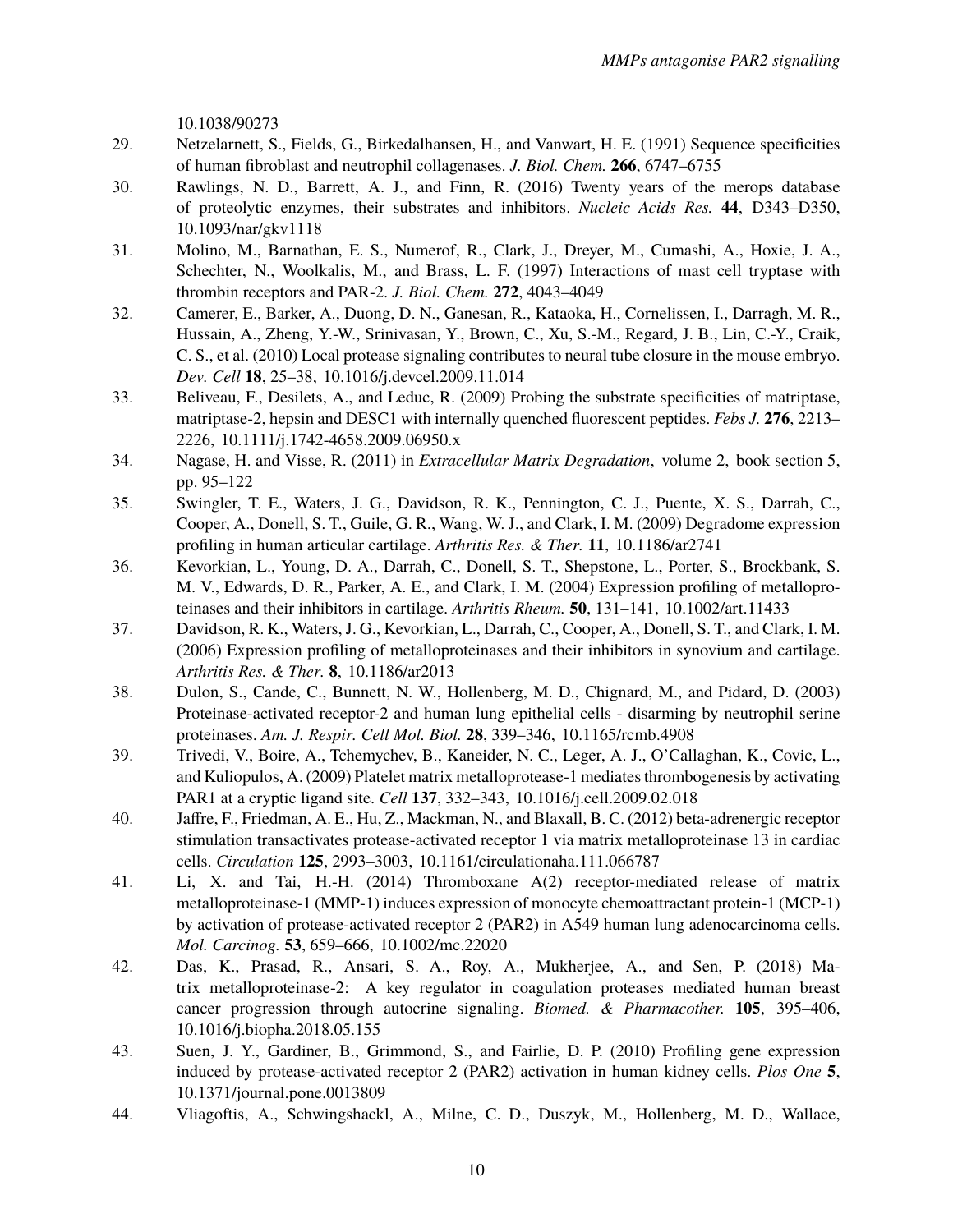J. L., Befus, A. D., and Moqbel, R. (2000) Proteinase-activated receptor-2-mediated matrix metalloproteinase-9 release from airway epithelial cells. *J. Allergy Clin. Immunol.* **106**, 537–545, 10.1067/mai.2000.109058

- <span id="page-10-0"></span>45. Ramachandran, R., Mihara, K., Mathur, M., Rochdi, M. D., Bouvier, M., Defea, K., and Hollenberg, M. D. (2009) Agonist-biased signaling via proteinase activated receptor-2: Differential activation of calcium and mitogen-activated protein kinase pathways. *Mol. Pharmacol.* **76**, 791– 801, 10.1124/mol.109.055509
- <span id="page-10-1"></span>46. Al-Ani, B., Hansen, K. K., and Hollenberg, M. D. (2004) Proteinase-activated receptor-2: Key role of amino-terminal dipeptide residues of the tethered ligand for receptor activation. *Mol. Pharmacol.* **65**, 149–156, 10.1124/mol.65.1.149
- <span id="page-10-2"></span>47. Al-Ani, B., Wijesuriya, S. J., and Hollenberg, M. D. (2002) Proteinase-activated receptor 2: Differential activation of the receptor by tethered ligand and soluble peptide analogs. *J. Pharmacol. Exp. Ther.* **302**, 1046–1054, 10.1124/jpet.302.3.1046
- <span id="page-10-3"></span>48. Barksby, H. E., Milner, J. M., Patterson, A. M., Peake, N. J., Hui, W., Robson, T., Lakey, R., Middleton, J., Cawston, T. E., Richards, C. D., and Rowan, A. D. (2006) Matrix metalloproteinase 10 promotion of collagenolysis via procollagenase activation - implications for cartilage degradation in arthritis. *Arthritis Rheum.* **54**, 3244–3253, 10.1002/art.22167
- <span id="page-10-4"></span>49. Schaegger, H. (2006) Tricine-SDS-PAGE. *Nat. Protoc.* **1**, 16–22, 10.1038/nprot.2006.4
- <span id="page-10-5"></span>50. Cowell, J., Buck, M., Essa, A. H., Clarke, R., Vollmer, W., Vollmer, D., Hilkens, C. M., Isaacs, J. D., Hall, M. J., and Gray, J. (2017) Traceless cleavage of protein-biotin conjugates under biologically compatible conditions. *Chembiochem* **18**, 1688–1691, 10.1002/cbic.201700214
- <span id="page-10-6"></span>51. Willenbrock, F., Crabbe, T., Slocombe, P. M., Sutton, C. W., Docherty, A. J. P., Cockett, M. I., Oshea, M., Brocklehurst, K., Phillips, I. R., and Murphy, G. (1993) The activity of the tissue inhibitors of metalloproteinases is regulated by c-terminal domain interactions: A kinetic analysis of the inhibition of gelatinase a. *Biochemistry* **32**, 4330–4337, 10.1021/bi00067a023
- <span id="page-10-7"></span>52. Arnold, L. H., Butt, L. E., Prior, S. H., Read, C. M., Fields, G. B., and Pickford, A. R. (2011) The interface between catalytic and hemopexin domains in matrix metalloproteinase-1 conceals a collagen binding exosite. *J. Biol. Chem.* **286**, 45073–45082, 10.1074/jbc.M111.285213
- <span id="page-10-8"></span>53. Chung, L. D., Dinakarpandian, D., Yoshida, N., Lauer-Fields, J. L., Fields, G. B., Visse, R., and Nagase, H. (2004) Collagenase unwinds triple-helical collagen prior to peptide bond hydrolysis. *Embo J.* **23**, 3020–3030, 10.1038/sj.emboj.7600318
- <span id="page-10-9"></span>54. Litherland, G. J., Elias, M. S., Hui, W., Macdonald, C. D., Catterall, J. B., Barter, M. J., Farren, M. J., Jefferson, M., and Rowan, A. D. (2010) Protein kinase C isoforms zeta and iota mediate collagenase expression and cartilage destruction via STAT3-and ERK-dependent c-fos induction. *J. Biol. Chem.* **285**, 22414–22425, 10.1074/jbc.M110.120121
- <span id="page-10-10"></span>55. Clark, I. M., Powell, L. K., Wright, J. K., Cawston, T. E., and Hazleman, B. L. (1992) Monoclonal antibodies against human fibroblast collagenase and the design of an enzyme-linked immunosorbent assay to measure total collagenase. *Matrix* **12**, 475–480, 10.1016/s0934-8832(11)80092-2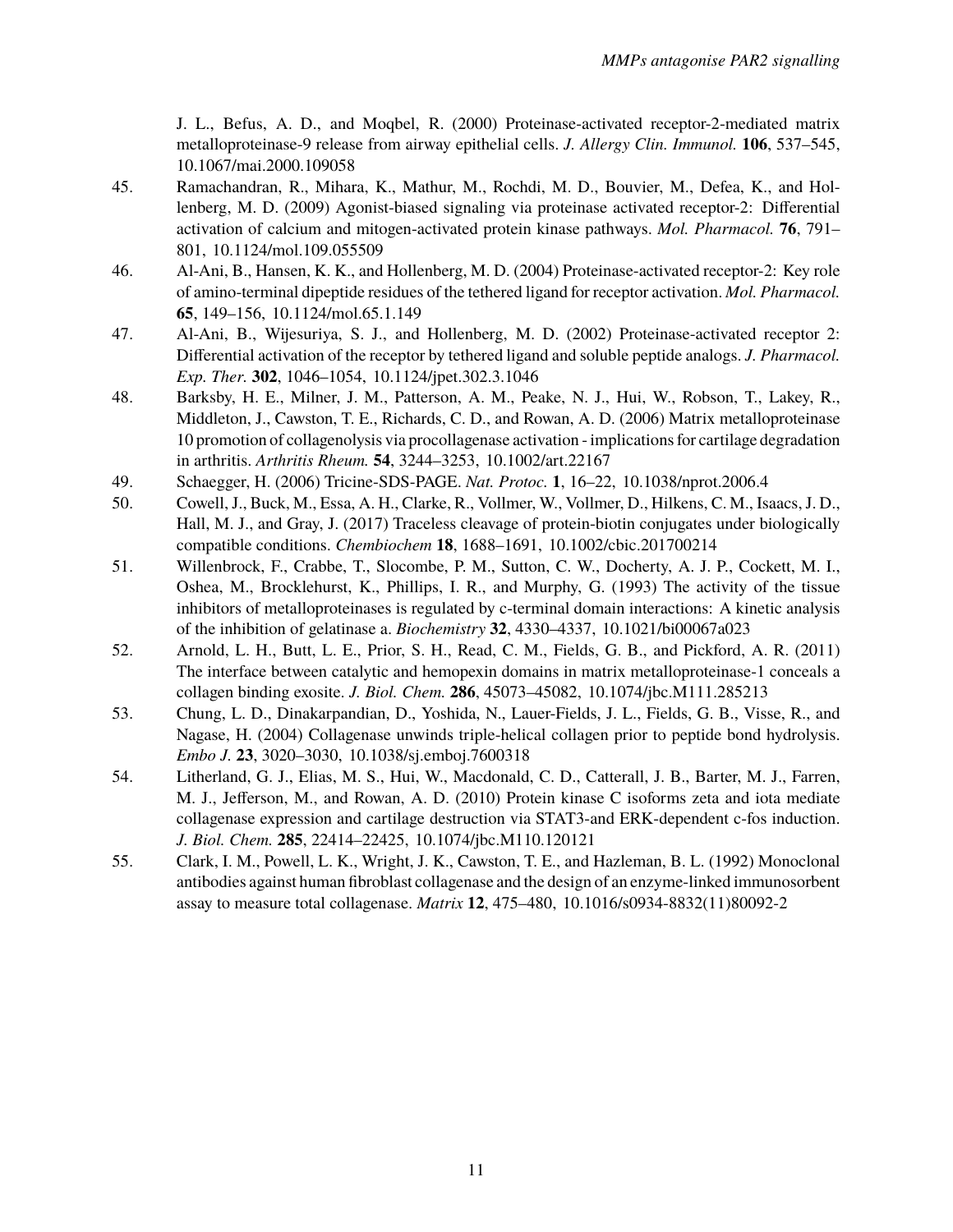# **FOOTNOTES**

This work was supported by Fight Arthritis in the North East (FARNE), the JGWP Foundation, and Arthritis Research UK (Grant 20199).

The abbreviations used are: 2-Abz, 2-aminobenzoic acid; AFU, arbitrary fluorescence units; APMA, 4 aminophenylmercuric acetate; DFP, Diisopropyl fluorophosphate; GPCR, G-protein coupled receptor; MMP, Matrix Metalloproteinase; PAR2, proteinase-activated receptor 2; PVDF, Polyvinylidene fluoride.

# **FIGURES**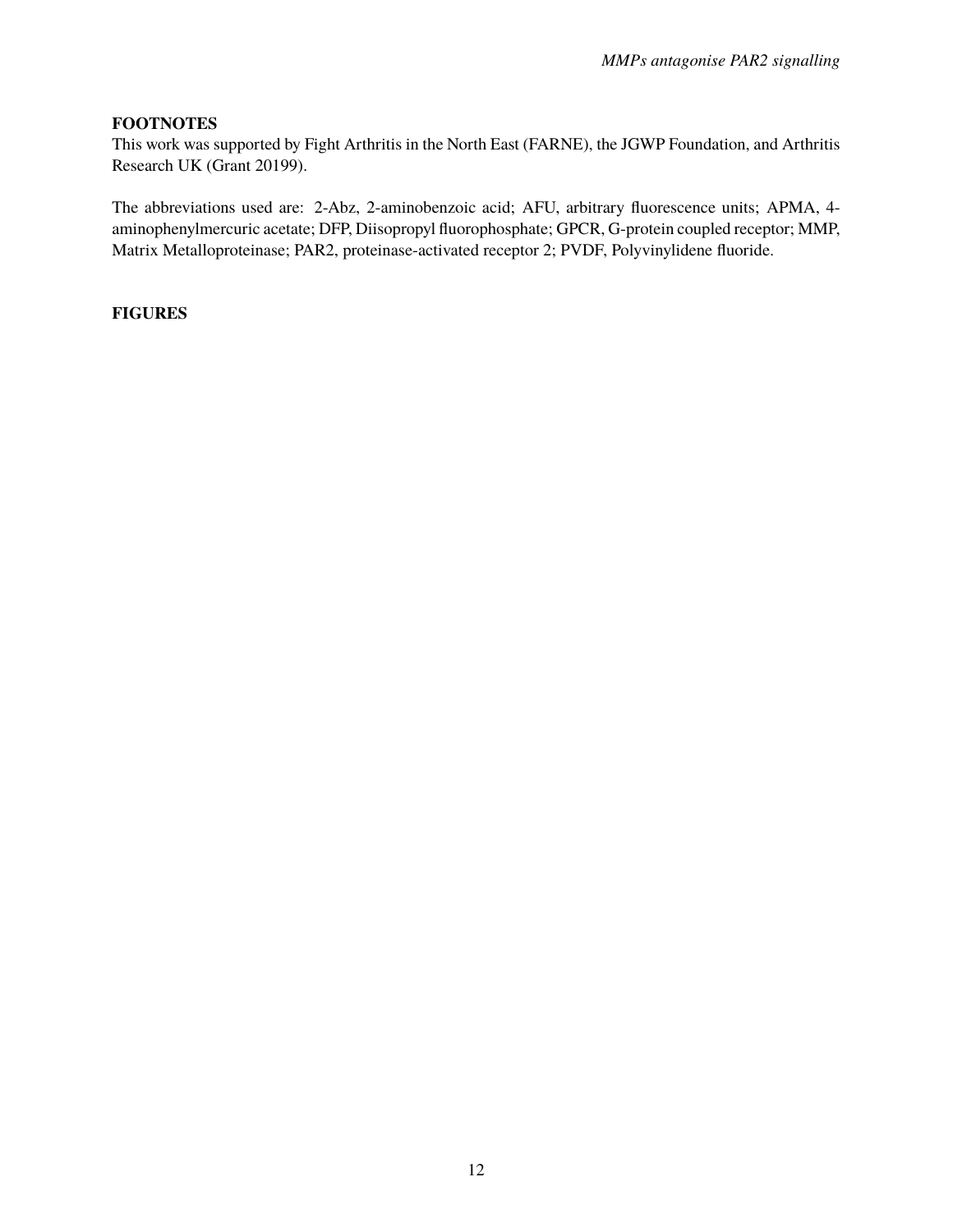<span id="page-12-0"></span>

**Figure 1: The collagenases are able to cleave the PAR2 extracellular domain.** A 42 amino acid peptide corresponding to  $Arg^{31}$ -Lys<sup>72</sup> of the extracellular domain of PAR2 (denoted in red) was produced. Various known cleavage sites are highlighted: the canonical activation site (trypsin, matriptase etc., with the tethered ligand/activator peptide sequence underlined); CS = cathepsin S; PR3 = proteinase 3; CG = cathepsin G; NE = neutrophil elastase (A). The PAR2<sup>31−72</sup> peptide (10  $\mu$ M) was incubated with 10 nM of hepsin or elastase, or 1 nM cathepsin G, or <sup>0</sup>.1 nM matriptase for the indicated durations before resolving on 20% polyacrylamide gels utilising a Tris-Tricine buffer system and silver staining. S = substrate, P = product. Presented gels are representative of at least two independent experiments (B). The PAR231−<sup>72</sup> peptide (10 µM) was incubated with increasing concentrations of APMA-activated recombinant proMMP-1, -8 and -13 for 24 hours before resolving on 20% polyacrylamide gels utilising a Tris-Tricine buffer system and silver staining. S = substrate,  $P =$  product. The presented gels are representative of three independent experiments (C).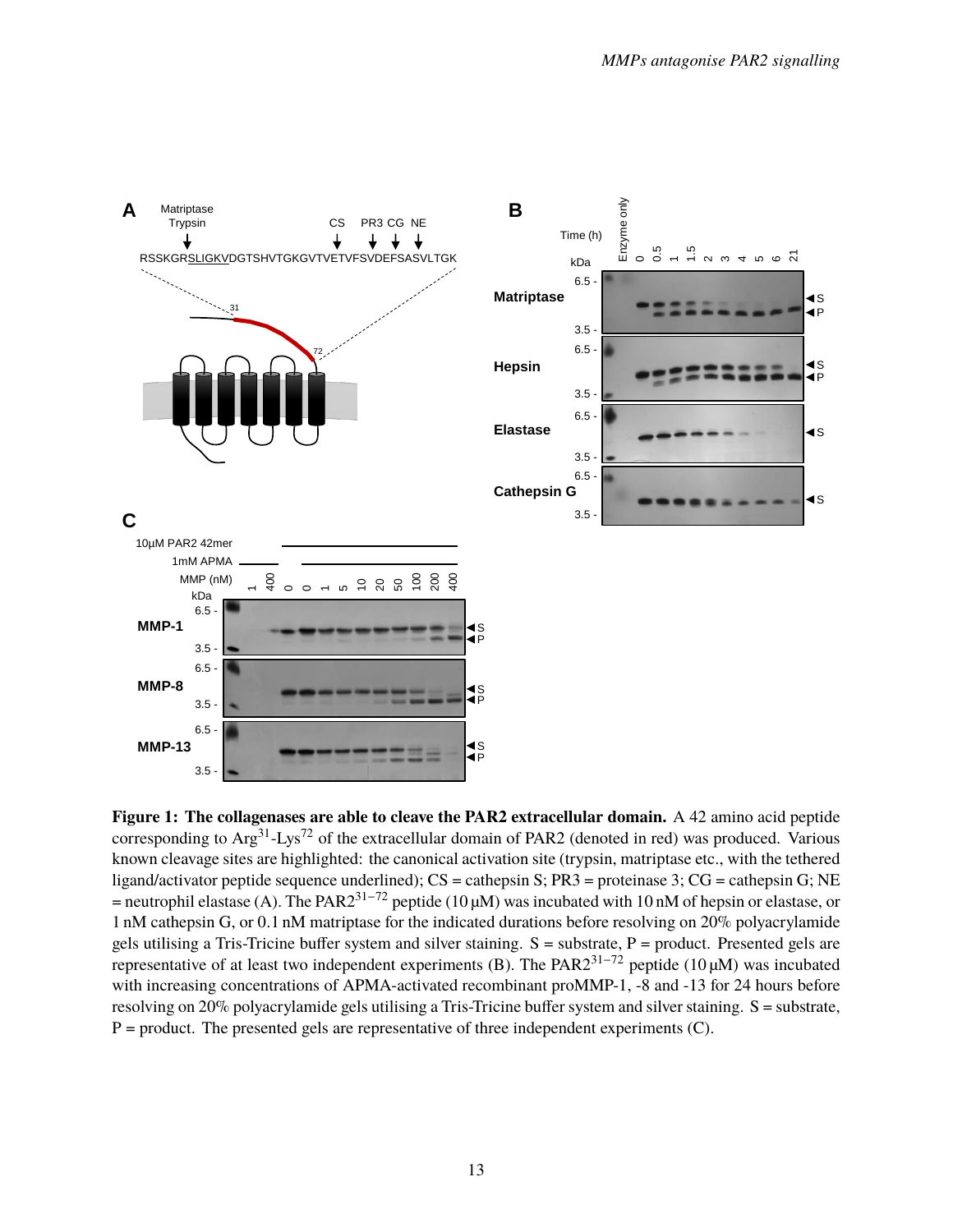<span id="page-13-0"></span>

**Figure 2: The MMP collagenases cleave PAR2 at a novel site.** The PAR231−<sup>72</sup> peptide (10 µM) was incubated with APMA-activated MMP-1 (400 nM; A), MMP-8 (20 nM; B) or MMP-13 (200 nM; C) for 24 hours and reversed-phase HPLC performed. HPLC chromatograms are representative of at least two independent experiments, and are presented as separate graphs for clarity with the same control chromatogram presented in each panel. Peaks identified by HPLC were collected and subjected to further analysis by electrospray MS, which identified MMP-derived cleavage sites at  $\text{Ser}^{37}$ -Leu<sup>38</sup> and Val<sup>68</sup>-Leu<sup>69</sup>, to reveal a putative neo-epitope tethered ligand (underlined in D). The coloured arrows (A-C) and lines (D) indicate the following: red = parent peptide; green =  $\text{Ser}^{37}$ -Leu<sup>38</sup> cleavage; amber = Val<sup>68</sup>-Leu<sup>69</sup> cleavage; blue = Ser<sup>37</sup>-Leu<sup>38</sup> and Val<sup>68</sup>-Leu<sup>69</sup> cleavage. Observed masses are presented in Supporting Table S1.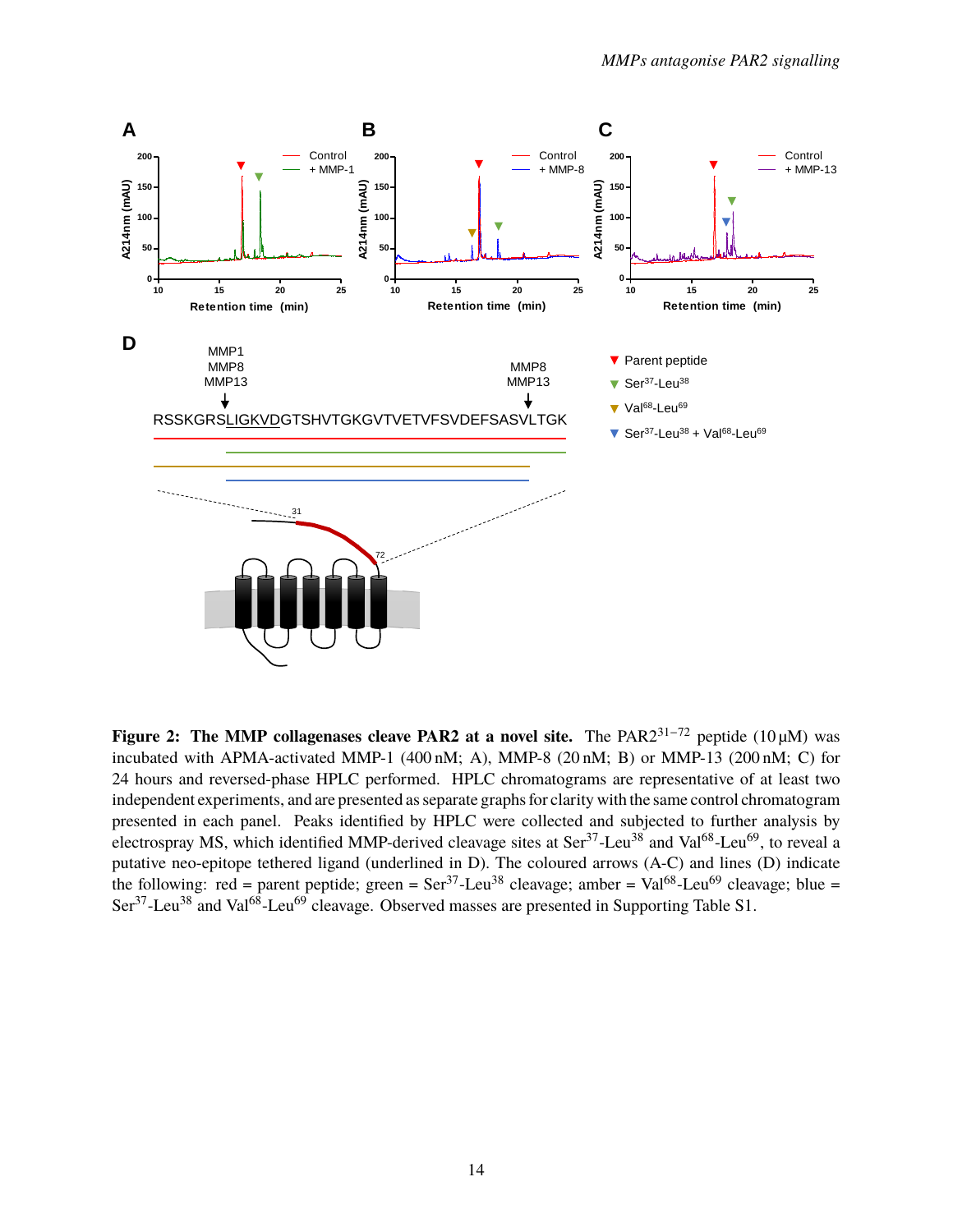<span id="page-14-0"></span>

**Figure 3: Time-course of PAR2**31−<sup>72</sup> **cleavage by MMP-13.** PAR231−<sup>72</sup> peptide (10 µM) was incubated with APMA-activated proMMP-13 (200 nM) over a 24 hour timecourse as indicated (A-D), and reversed-phase HPLC performed. Arrows indicate identity of observed peaks: red = parent peptide; green =  $\text{Ser}^{37}$ -Leu<sup>38</sup>; blue =  $\text{Ser}^{37}$ -Leu<sup>38</sup> + Val<sup>68</sup>-Leu<sup>69</sup>. Presented HPLC chromatograms are representative of three independent experiments.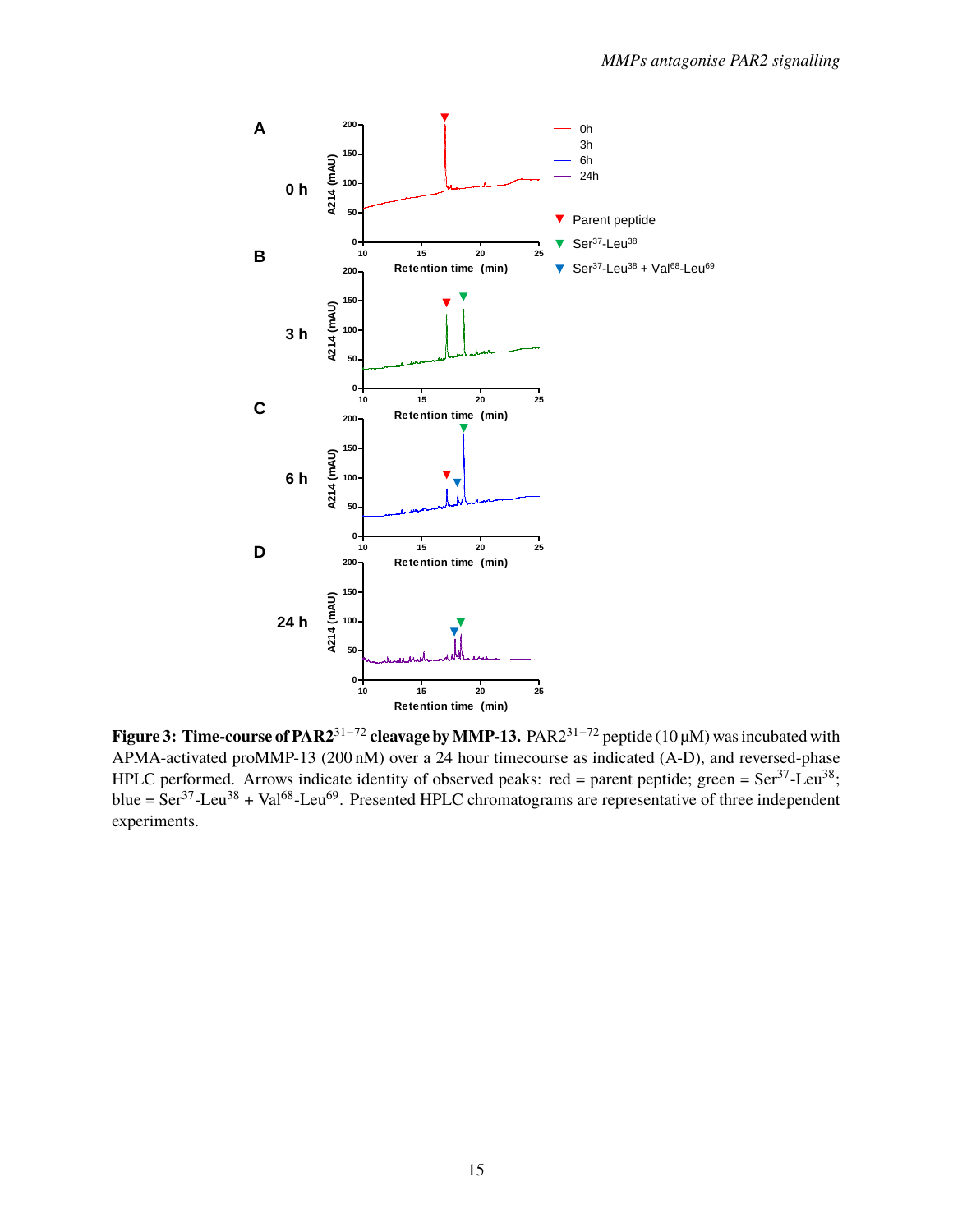<span id="page-15-0"></span>

Figure 4: The collagenases cleave PAR2 with varying efficiencies. 2-Abz-SKGRSLIG-Y(NO<sub>2</sub>) peptide  $(10 \,\mu\text{M})$  was incubated with day 14 conditioned media from IL-1+OSM-stimulated bovine nasal cartilage explant cultures in the presence or absence of 100  $\mu$ M GM6001, 10  $\mu$ M E64 or 2 mM DFP. Data (mean  $\pm$ S.D.) are normalised to the no inhibitor control sample and are representative of at least two independent experiments with conditioned media from different cartilages (A). 2-Abz-SKGRSLIG-Y(NO<sub>2</sub>) peptide (50  $\mu$ M) was incubated with APMA-activated recombinant proMMP-1 (50 nM), -8 (10 nM) or -13 (20 nM) in the presence or absence of 50 µM GM6001 or DMSO-only control, and data normalised to the inhibitor/DMSO negative sample (mean ± S.D.), combining means (each with *n*=2 technical replicates) from four independent experiments (B). Michaelis-Menten curves (mean ± S.D.; presented graphs show combined means (each with *n*=2 technical replicates) of three independent experiments) were generated using TIMP-1-titrated APMAactivated recombinant proMMP-1, -8 and -13 (C). The hydrolysis of substrate was quantified (nM.s<sup>-1</sup>) using a standard curve determined by total substrate hydrolysis, and non-linear regression analysis performed to generate kinetic constants  $K_M$  and  $V_{max}$ .  $k_{cat}$  was subsequently calculated from  $V_{max}$  and active enzyme concentration. Tabulated kinetic constants (mean  $\pm$  S.D.) are from three independent experiments. Matriptase kinetic parameters included for comparison (D). Selected statistical comparisons performed using student's two-tailed unpaired *t* tests, where \*\*\*, p<0.001.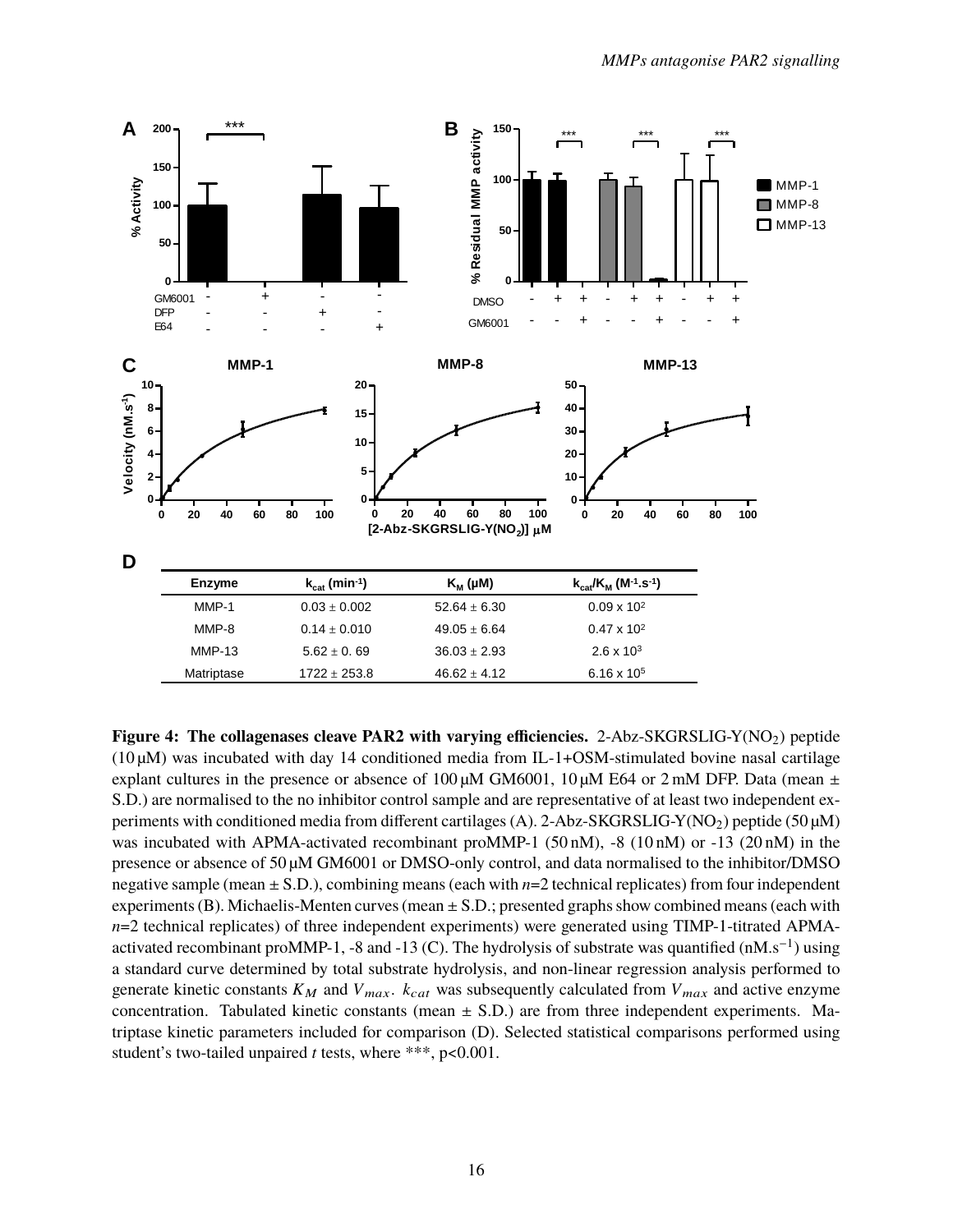<span id="page-16-0"></span>

**Figure 5: Activation of PAR2 by the canonical activator peptide SLIGKV-NH**<sup>2</sup> **results in** *MMP1***,** *MMP13* **and** *ATF3* **expression.** SW1353-PAR2 cells (blue lines) or empty vector control cells (red lines) loaded with Rhod-4-AM fluorescent calcium probe were subjected to titrations of  $0-10 \mu$ M SLIGKVD-NH<sub>2</sub> (injected at arrow S) followed by  $5 \mu$ M ionomycin (injected at arrow Io) and calcium mobilisation measured. Data are presented relative to basal fluorescence (at 0 seconds) and are representative of two independent experiments (each with  $n=3$  technical replicates) (A). SW1353-PAR2 cells were stimulated with  $100 \mu M$ SLIGKV-NH<sup>2</sup> for the indicated times and RT-qPCR performed for *ATF3* (B), *MMP1* and *MMP13* (C). Data are expressed relative to *GAPDH* and presented as fold-change compared with basal expression (mean ± S.D., *n*=4), representative of two independent experiments. SW1353-PAR2 or empty vector control cells were stimulated with  $100 \mu M$  SLIGKV-NH<sub>2</sub> for 48 hours, and the conditioned medium used to perform MMP-1 and MMP-13 ELISAs. Data presented as mean  $\pm$  S.D., representative of three independent experiments (each with *n*=6 technical replicates) (D). Selected statistical comparisons performed using student's twotailed unpaired *t* tests against basal (unstimulated), where \*\*\*, p <0.001; \*\*, p <0.01; \*, p <0.05 for *MMP1* and *ATF3*; and ###, p <0.001; ##, p <0.01; #, p <0.05 for *MMP13*.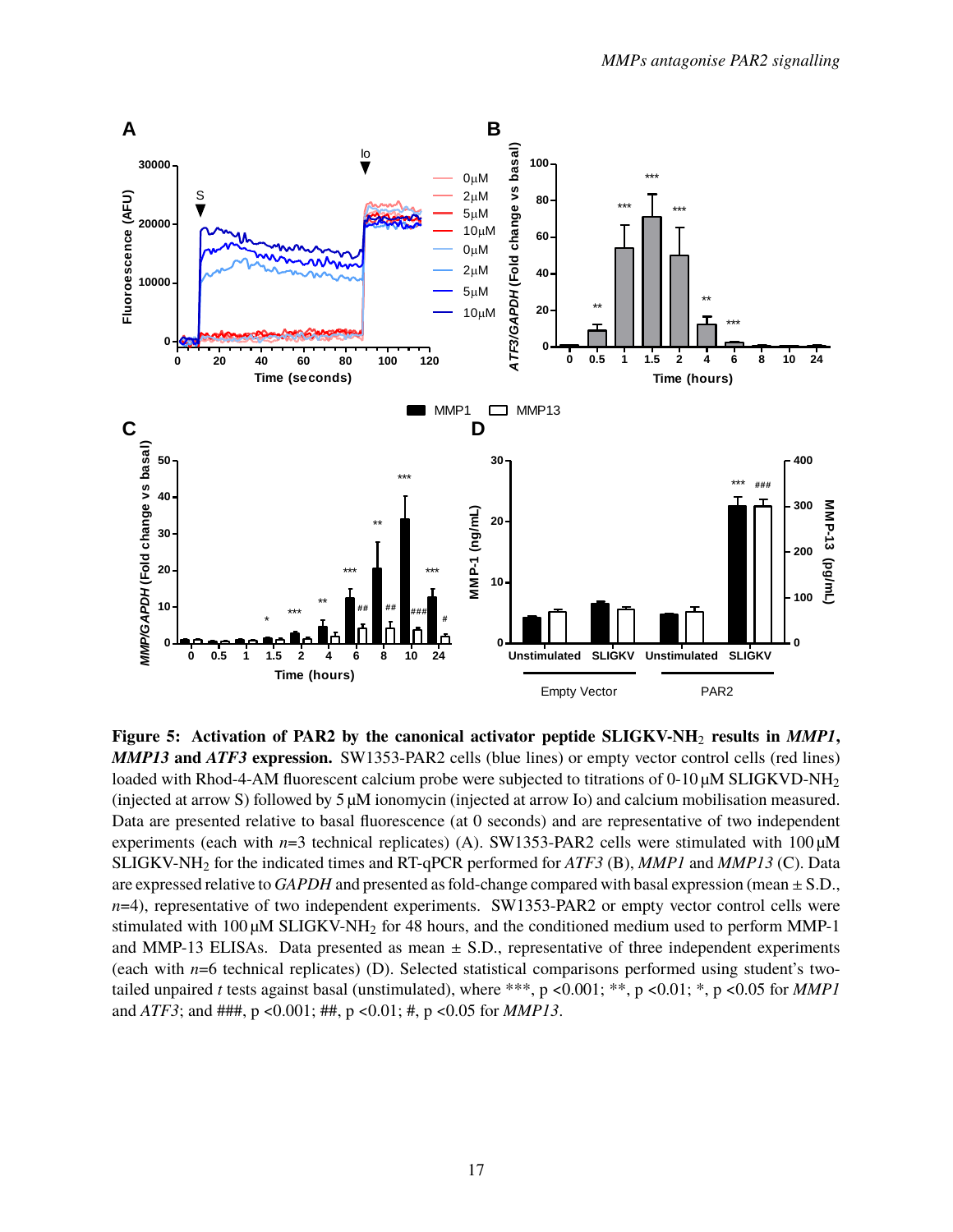<span id="page-17-0"></span>

Figure 6: LIGKVD-NH<sub>2</sub> is not a canonical PAR2 activator. SW1353-PAR2 cells (blue lines) or empty vector control cells (red lines) loaded with Rhod-4-AM fluorescent calcium probe were subjected to titrations of 0-100 µM LIGKVD-NH<sup>2</sup> (left panel) or DVKGIL-NH<sup>2</sup> (right panel), injected at arrow L or D, respectively, followed by 5 µM ionomycin (injected at arrow Io) and calcium mobilisation measured. Data are presented relative to basal fluorescence (at 0 seconds) and are representative of two independent experiments (each with n=3 technical replicates) (A). SW1353-PAR2 cells were stimulated with  $100 \mu M$  SLIGKV-NH<sub>2</sub>,  $100 \mu M$ LIGKVD-NH<sub>2</sub>, 100 µM DVKGIL-NH<sub>2</sub> or 50 nM matriptase for 90 minutes (left panel) or 24 hours (right panel) and RT-qPCR performed for *ATF3* or *MMP1*. Data are expressed relative to *GAPDH* and presented as fold-change compared with basal expression (mean  $\pm$  S.D.,  $n=6$ ), representative of three independent experiments (B). SW1353-PAR2 or empty vector control cells were stimulated with  $100 \mu M$  SLIGKV-NH<sub>2</sub> (C),  $100 \mu M$  LIGKVD-NH<sub>2</sub> (D) or  $100 \mu M$  DVKGIL-NH<sub>2</sub> (E) for the indicated times and then cell lysates immunoblotted for phospho-ERK1/2, ERK1/2, phospho-p38 or p38. Combined densitometric scans of three independent experiments (mean  $\pm$  S.D.) are presented. Statistical comparisons performed using student's two-tailed unpaired *t* tests comparing stimulated cells with basal, where \*\*\*, p <0.001; \*\*, p <0.01; \*, p  $<0.05$ .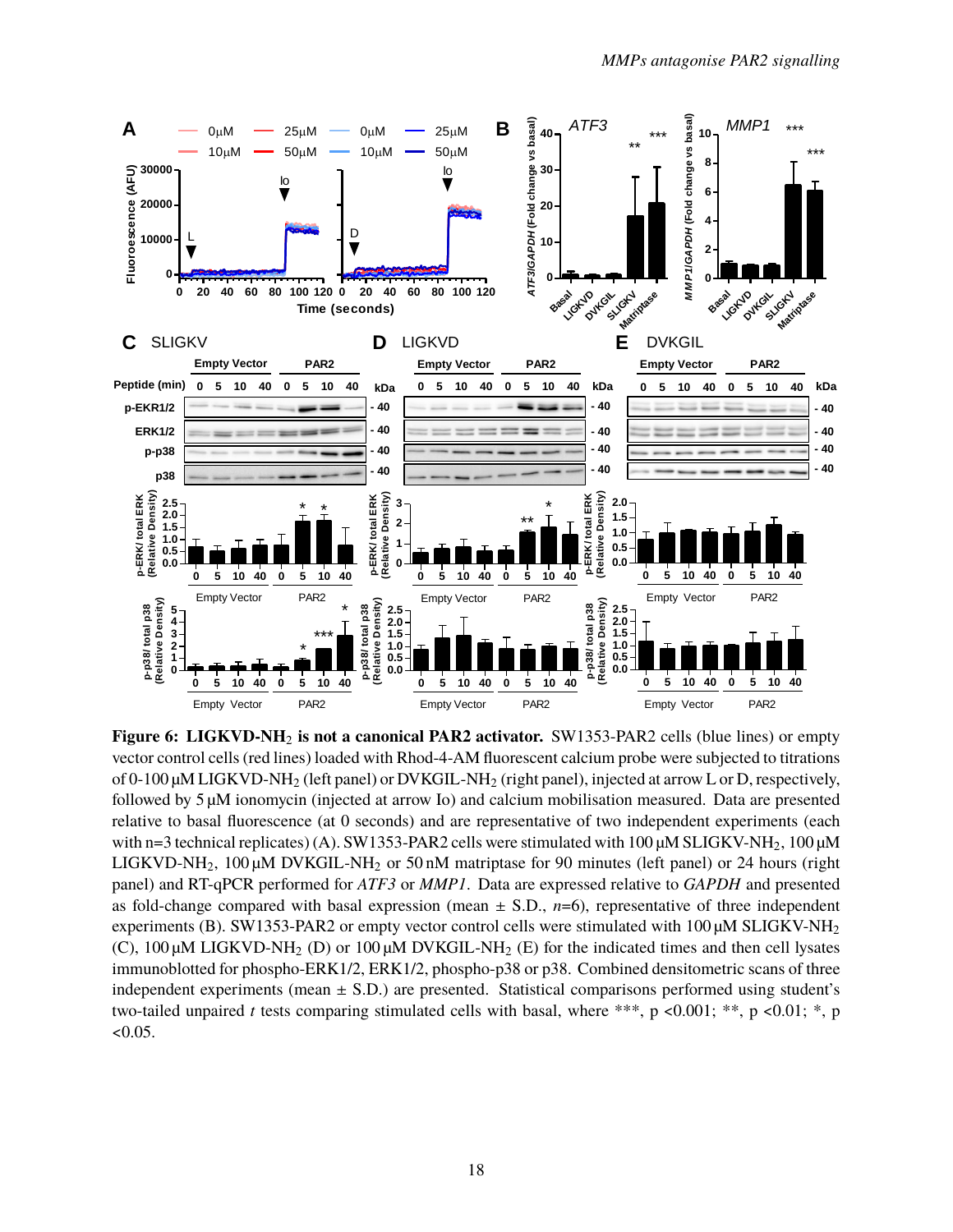<span id="page-18-0"></span>

**Figure 7: MMP1 is antagonistic to canonical PAR2 activation.** SW1353-PAR2 cells were pre-treated with either 1000 nM active MMP-1 or serum-free medium (SFM) for 120 minutes prior to the addition of 10 nM matriptase or 100 µM SLIGKV-NH<sup>2</sup> for an additional 60 minutes and RT-qPCR performed for *ATF3* (A). SW1353-PAR2 or empty vector control cells were stimulated with either 1000 nM active MMP-1 or 100 µM SLIGKV-NH<sup>2</sup> for 60 minutes and RT-qPCR performed for *ATF3* (B). SW1353-PAR2 cells were pretreated with 100  $\mu$ M LIGKVD-NH<sub>2</sub> or SFM for 120 minutes prior to the addition of 100  $\mu$ M SLIGKV-NH<sub>2</sub> for an additional 60 minutes and RT-qPCR performed for *ATF3* (C). SW1353-PAR2 cells were pre-treated with  $100 \mu$ M DVKGIL-NH<sub>2</sub> or SFM for 120 minutes prior to the addition of  $100 \mu$ M SLIGKV-NH<sub>2</sub> for an additional 60 minutes and RT-qPCR performed for *ATF3* (D). Data are expressed relative to *GAPDH* and presented as fold-change compared with basal expression (mean  $\pm$  S.D., *n*=6), representative of at least three independent experiments. Selected statistical comparisons performed using student's two-tailed unpaired *t* tests, where \*\*\*,  $p < 0.001$ .